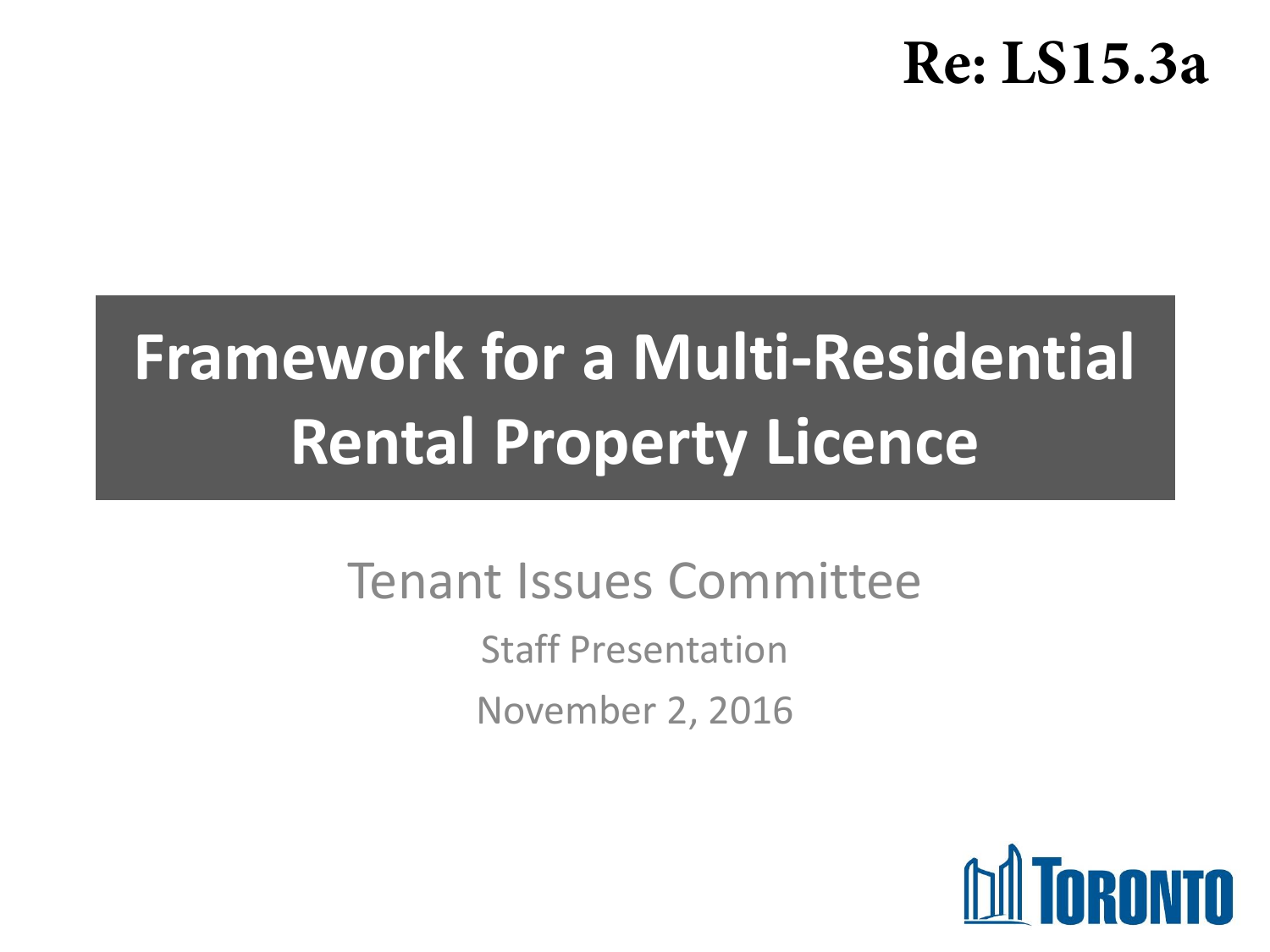### Presentation outline

- 1. Introduction
- 2. Consultation findings
- 3. Proposed Program
	- o Building owner requirements
	- o Implementation
	- o Cost recovery
- 4. Future work
- 5. Next steps

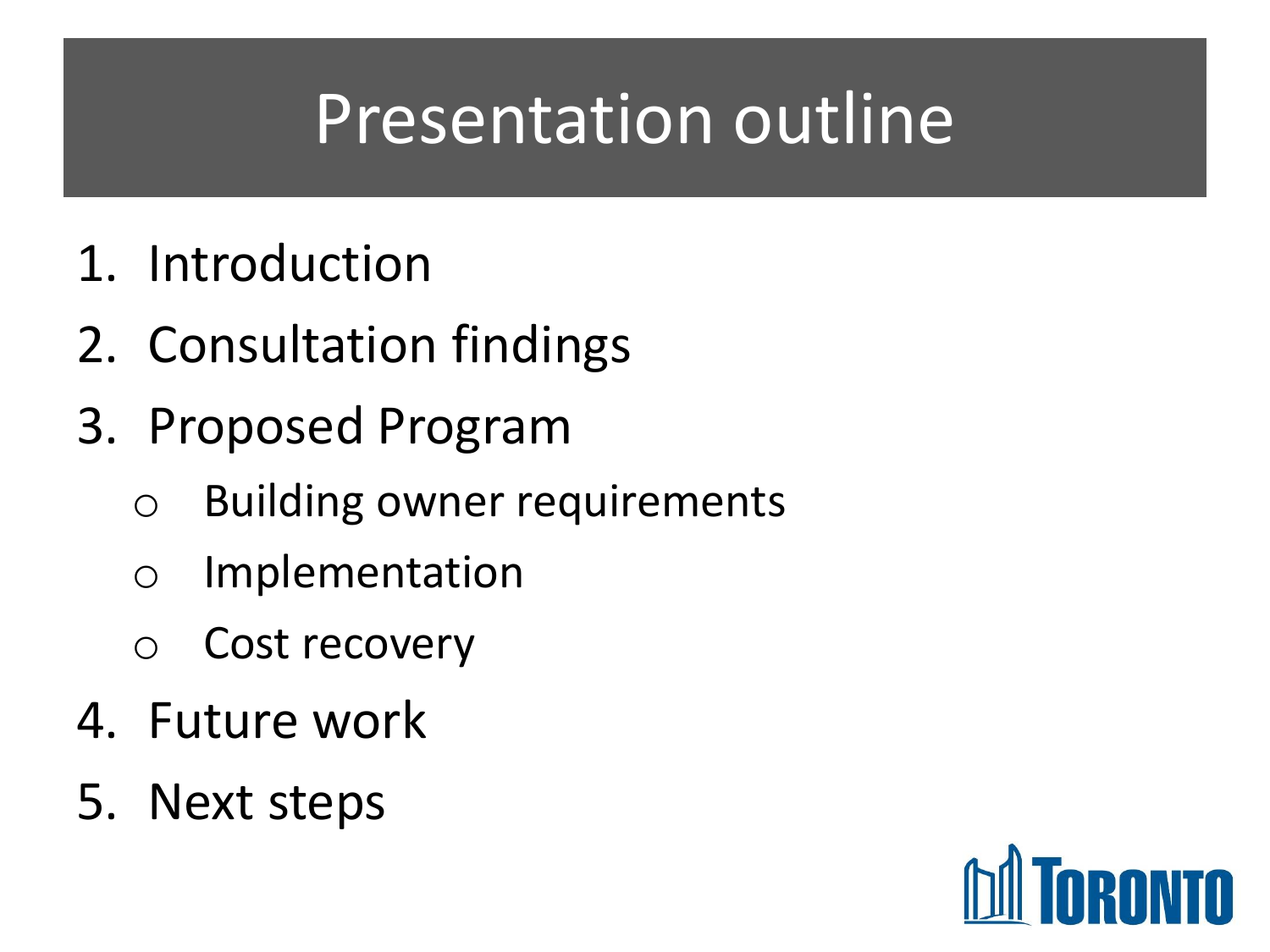## **Council and Committee Directives**

- **June 26, 2014:** L&S Committee directed ML&S to review the feasibility of licensing landlords in Toronto
- **June 25, 2015:** L&S Committee directed ML&S to report on potential measures to encourage compliance with Property Standards bylaws relating to rental properties, including a Live Safe (Rent Safe) program
- **June 25, 2015:** L&S Committee requested ML&S to report on regulatory options for ensuring safe and adequate rental housing in Toronto, including next steps and consider whether a standard of rental properties with 6 units or greater is appropriate for a licensing regime.
- **July 7, 2015:** City Council directed ML&S to report on a cost recovery model for the MRAB program.
- **June 7, 2016:** City Council directed ML&S to conduct public consultation on the proposed framework for a multi-residential rental property licence.

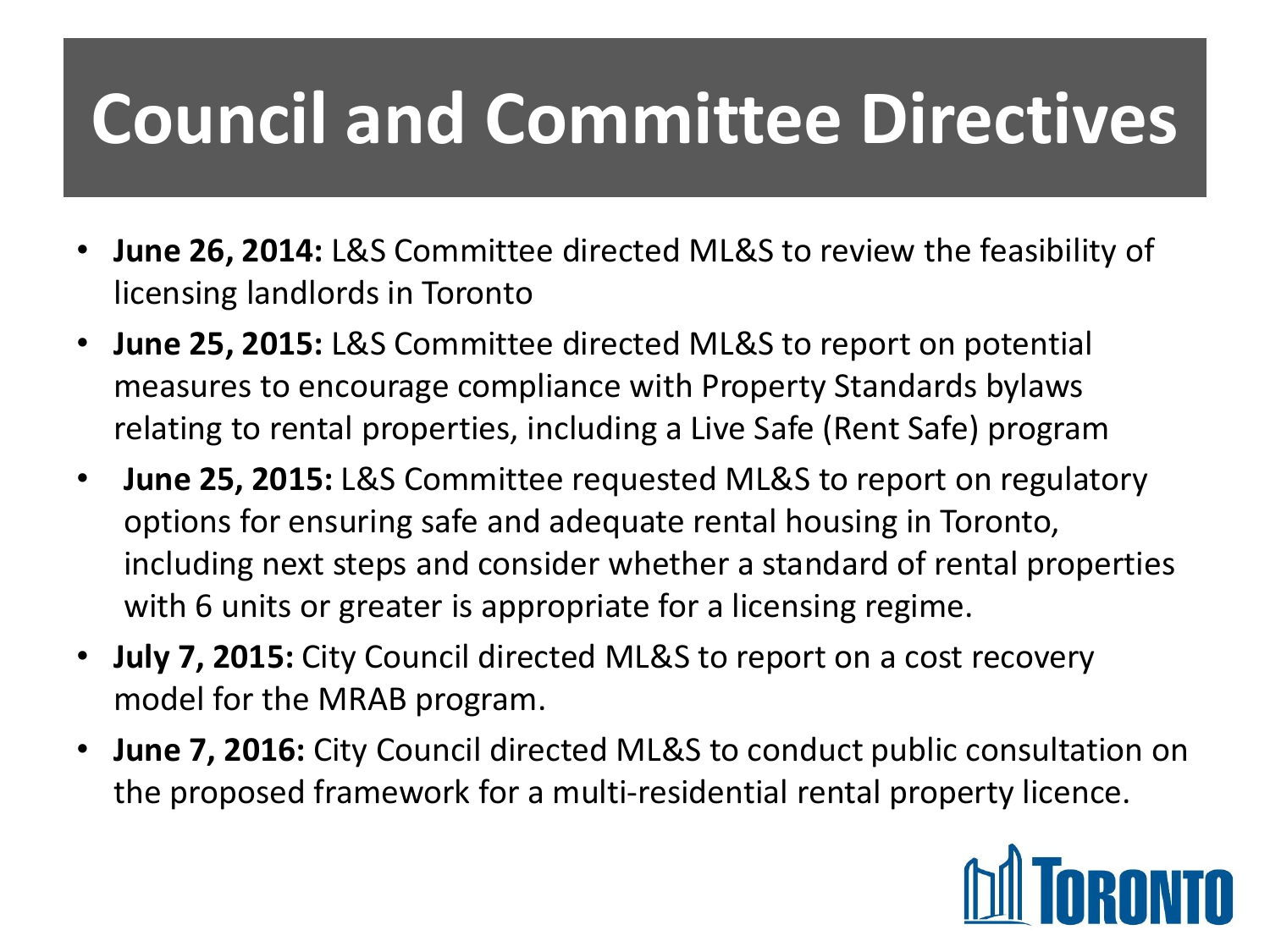## **Public Consultation**

- **July – October 2016**
- **7** public meetings **250 participants**
- Online survey **560 respondents**
- **9** stakeholder meetings
- Consultation results available: [www.toronto.ca/mlshaveyoursay](http://www.toronto.ca/mlshaveyoursay)
- Tenant Issues Committee (November 2, 2016)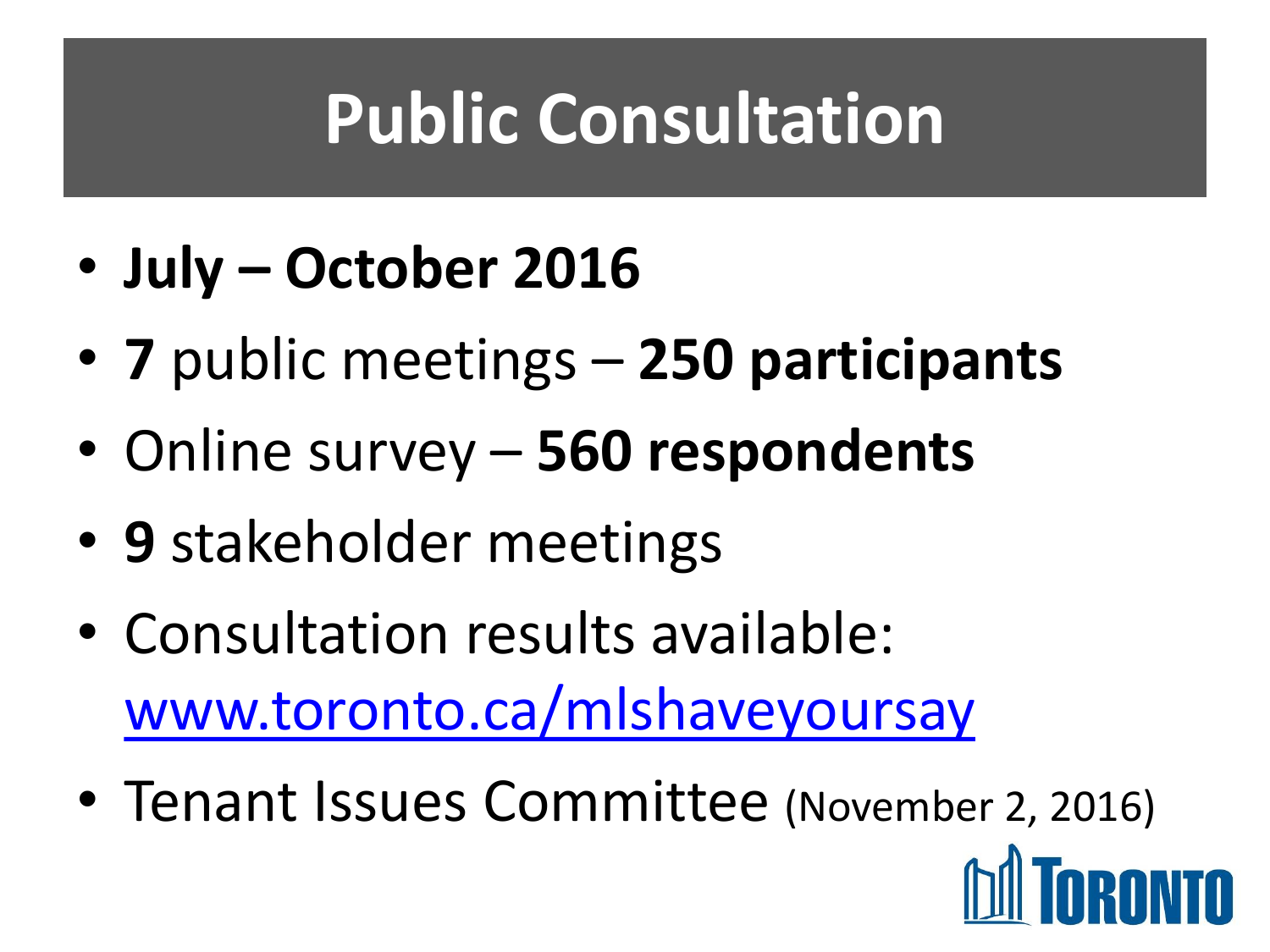#### **Public Consultation Public Consultation**

Staff consulted:

- Tenants
- Building owners and property managers
- Enforcement agencies (ESA, TSSA)
- Relevant City divisions
- Industry associations
- Social housing providers
- Ministry of Housing

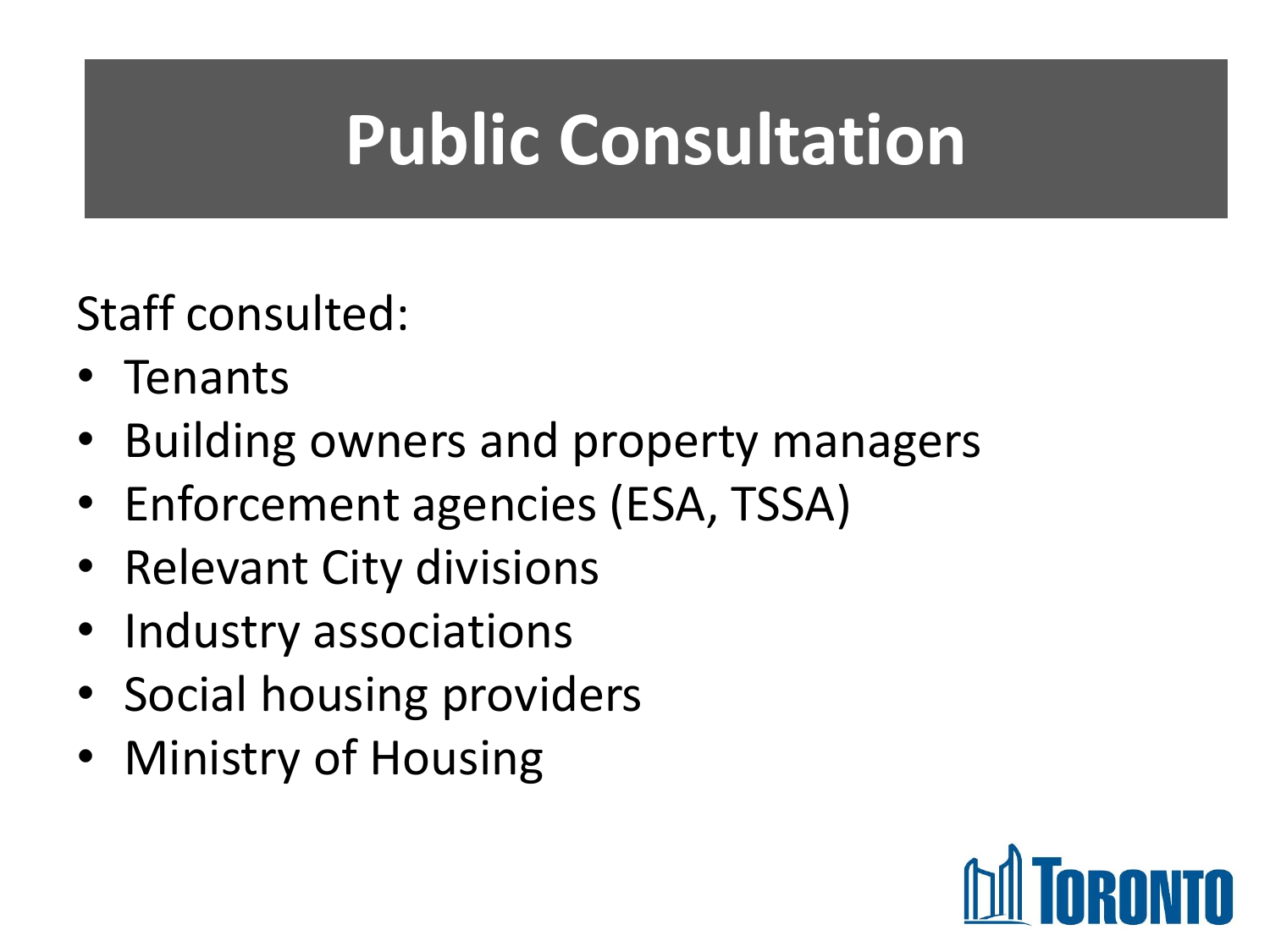## **Goals of Consultation**

- Learn about the issues affecting living conditions in rental apartment buildings
- Identify solutions to improve the quality of rental apartment buildings
- Determine the type of building information the City should collect
- Identify ways to improve communication between landlords and tenants
- Collect feedback on the program proposed in June 2016 staff report

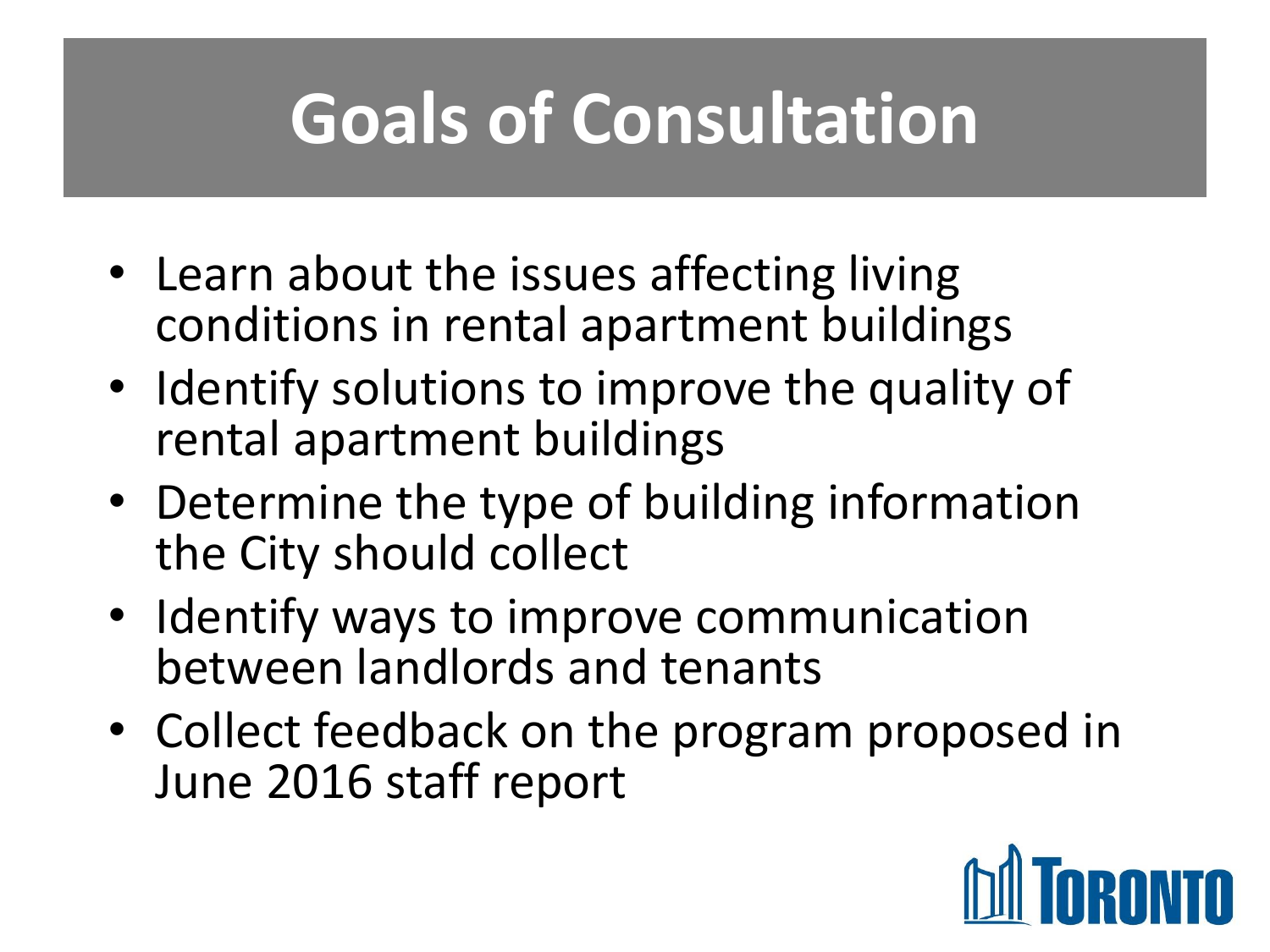## **What we heard: Issues**

In buildings where issues were identified, some of the common problems include:

- Elevators are frequently out of service
- Issues with pests (bed bugs, cockroaches) and mould
- Lack of response from landlords/superintendents to repair requests
- Lack of cleanliness in common spaces such as hallways, staircases, garbage rooms etc.
- Inadequate heating due to outdated systems
- Weak communication between landlords/property managers and tenants related to service disruptions
- Tenants fear intimidation from landlords/property managers if they make complaints to the City
- Quality of repairs is poor

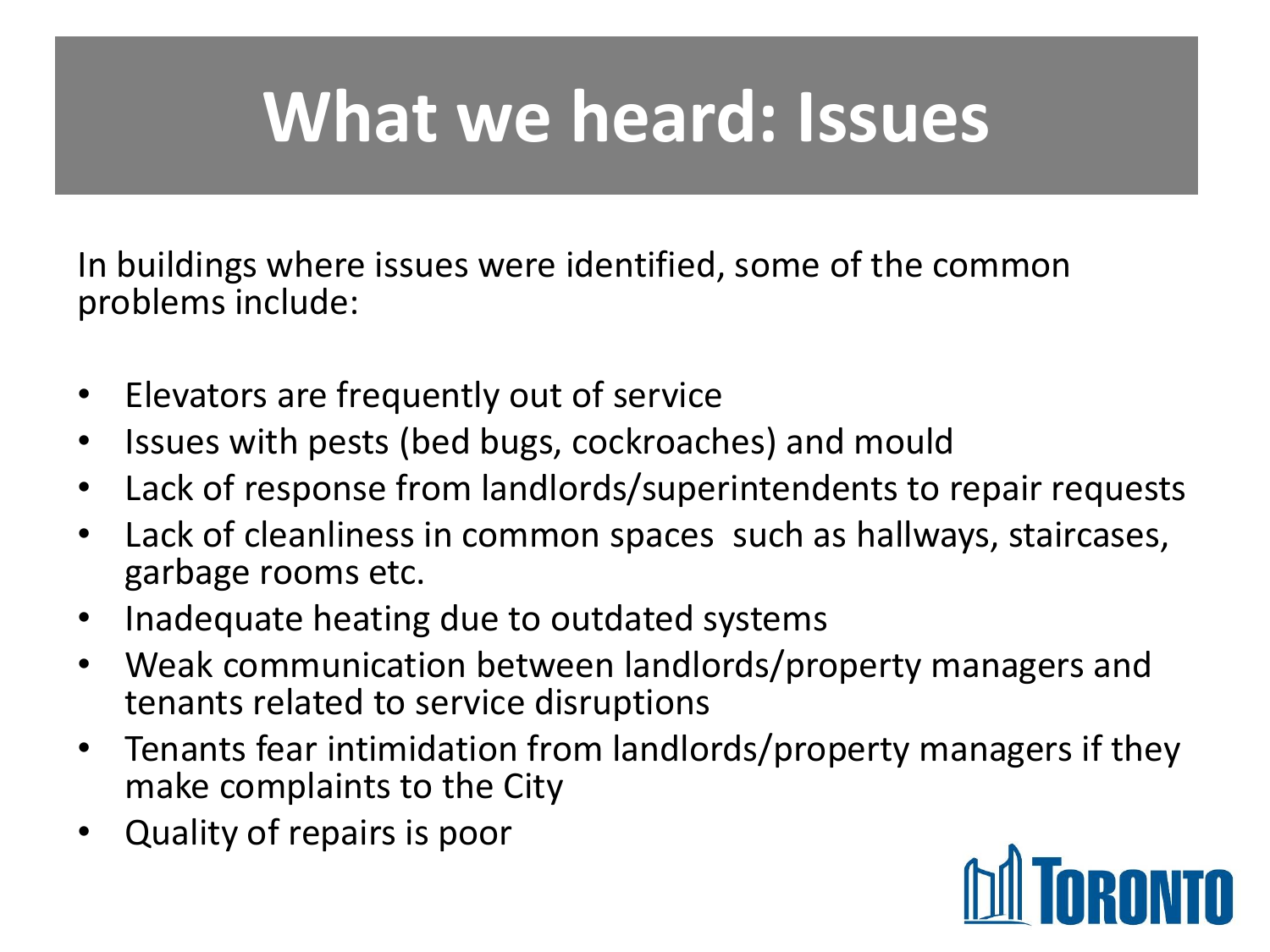### **What we heard: Solutions**

Participants identified the **following ways to improve living conditions**  in rental apartment buildings:

- Escalating penalties/fines for non-compliant landlords
- Regular building inspections by the City of Toronto
- Rating system for rental apartment buildings
- Information about buildings should be available to the public
- Property managers/maintenance staff need training in customer service and what to do during emergencies
- Require landlords to hire professionals to make repairs
- Engage tenants about their rights and responsibilities
- Require landlords to plan for future capital repairs

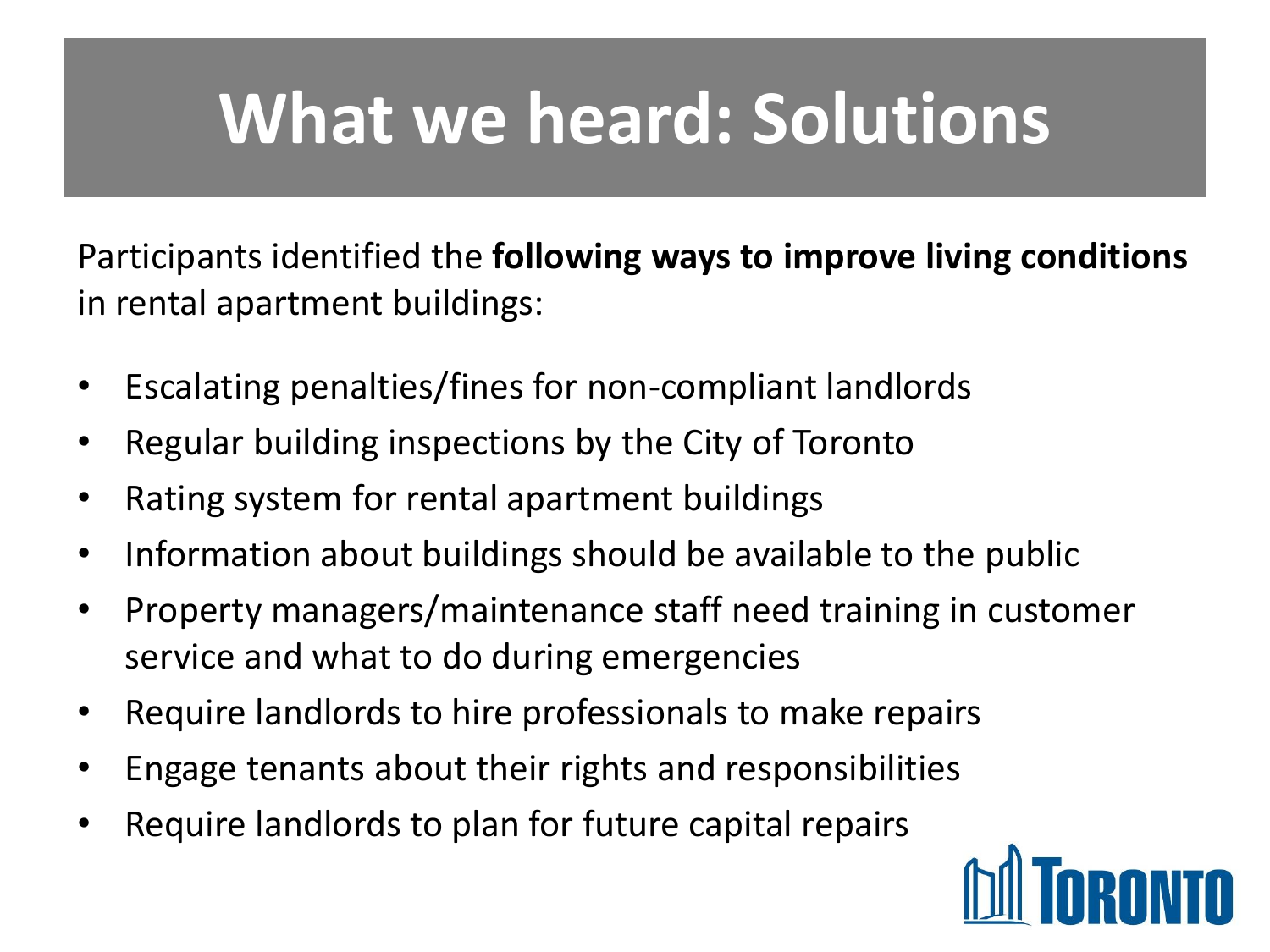## **What we heard: Access to Information**

Example of building information that stakeholders want to access:

- contact information for building owner
- history of charges, complaints and work orders
- record of violations from other agencies (e.g. Toronto Fire Services)
- laundry room (hours of operation, number of laundry machines)
- history of mould and pest infestations
- type of amenities available
- description of accessibility features
- security systems (e.g. cameras)
- cleaning schedule
- restrictions (e.g. no pets)
- charges not included in the rent (e.g. parking)
- smoking/non-smoking status
- how often are appliances/cabinets replaced
- number of superintendents in the building

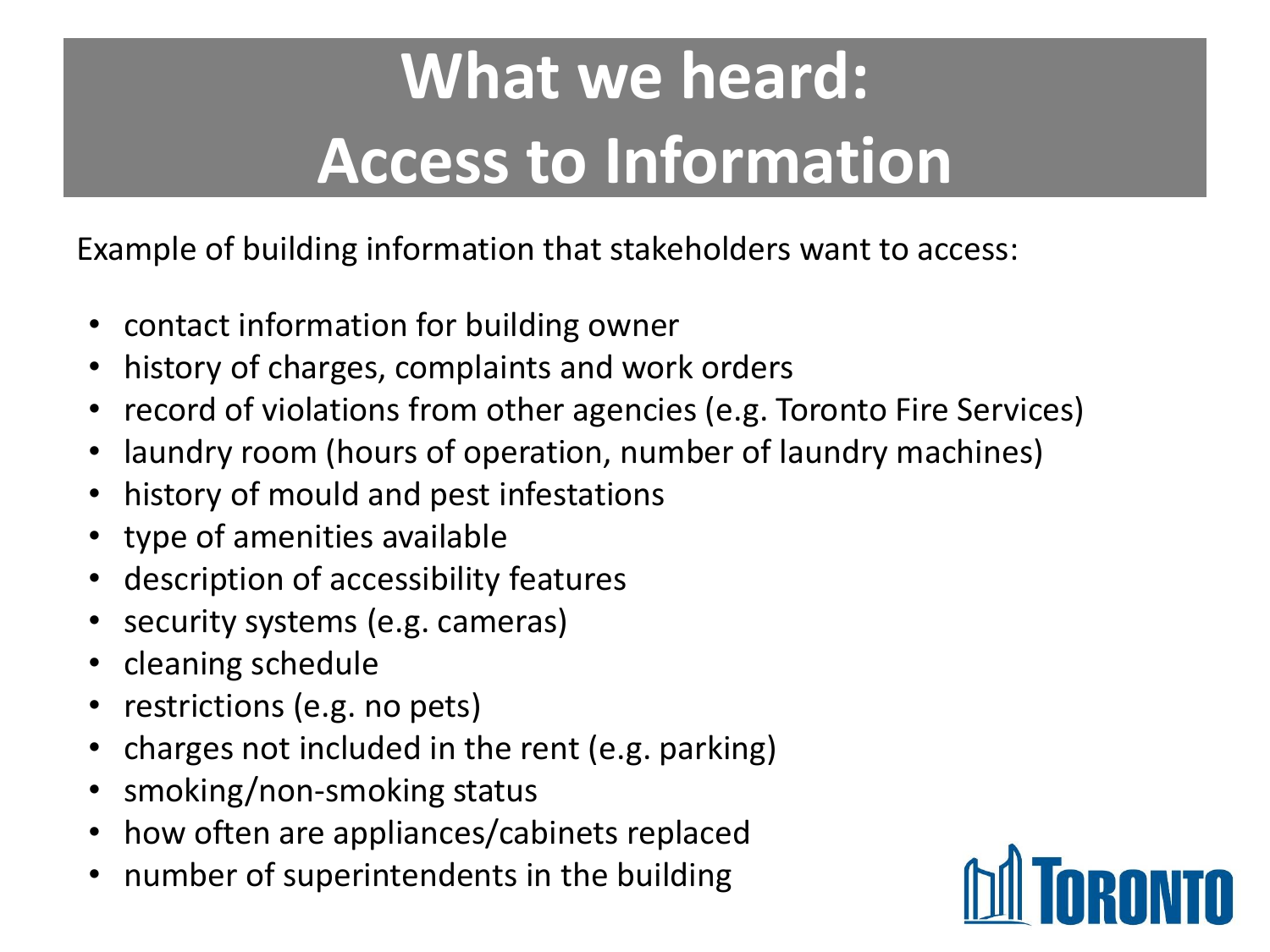## **What we heard: Notification**

Landlords should notify tenants about events that may affect more than one unit including,

- service disruptions: water shut off, elevator maintenance, power outage
- fire alarm testing
- major repairs/maintenance work in common spaces
- change of ownership or property managers

Information should be made accessible in various ways including,

- Posting information on bulletin boards on the main floor
- Email
- Notices should be made in writing and delivered to every unit. Some tenants do not have email accounts
- Notices of any disruption posted on every floor
- Translation in other languages should be available, if needed
- Superintendents could organize regular meeting with tenants, although respondents recognize that there is a lack of meeting spaces

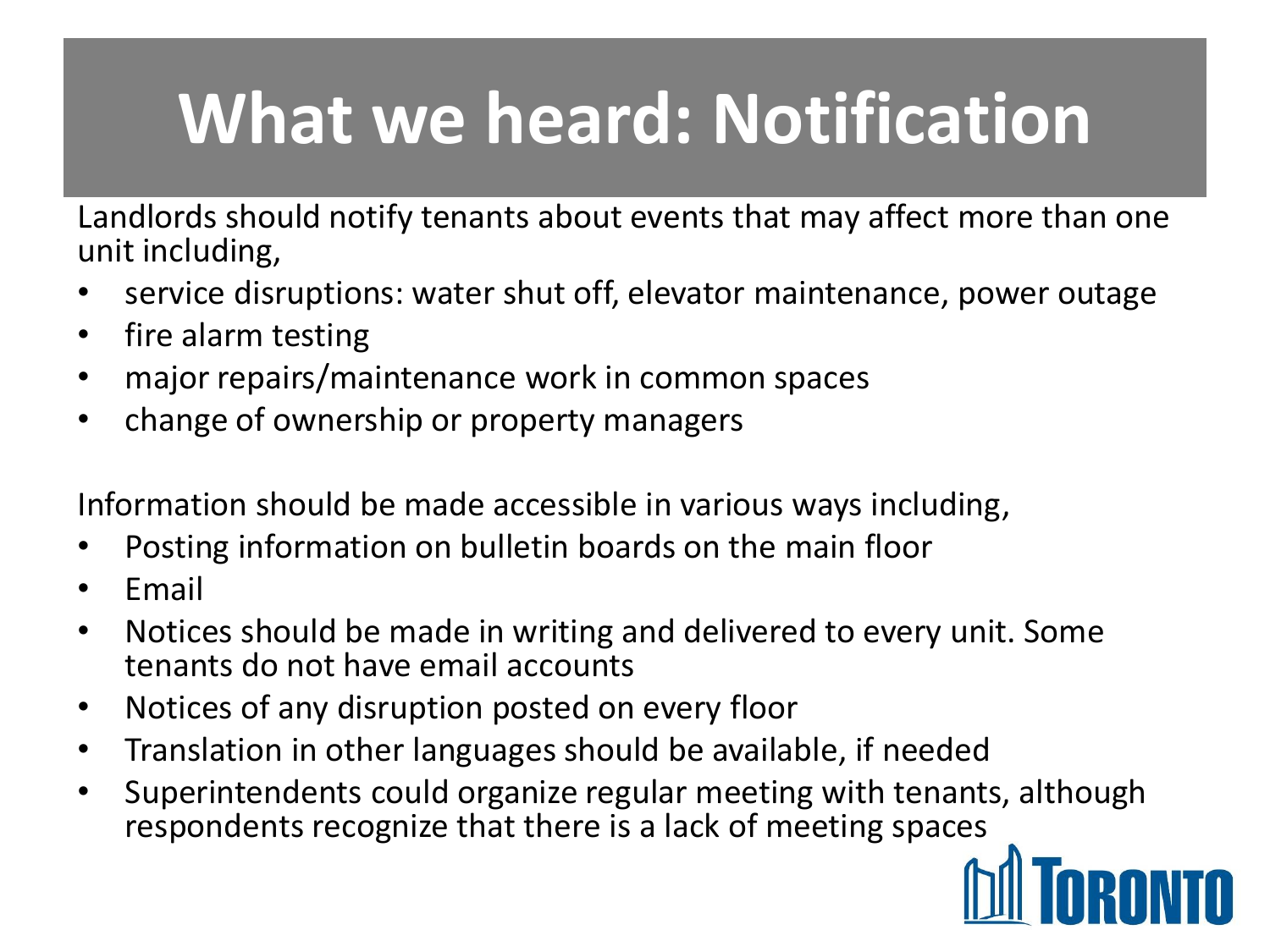### **What we heard: Concerns**

- Costs of the program should not be passed on to tenants
- Efforts should be focused on penalizing bad landlords
- Minimize duplication of efforts between different levels of government
- Any changes must have a real impact on living conditions in rental apartment buildings

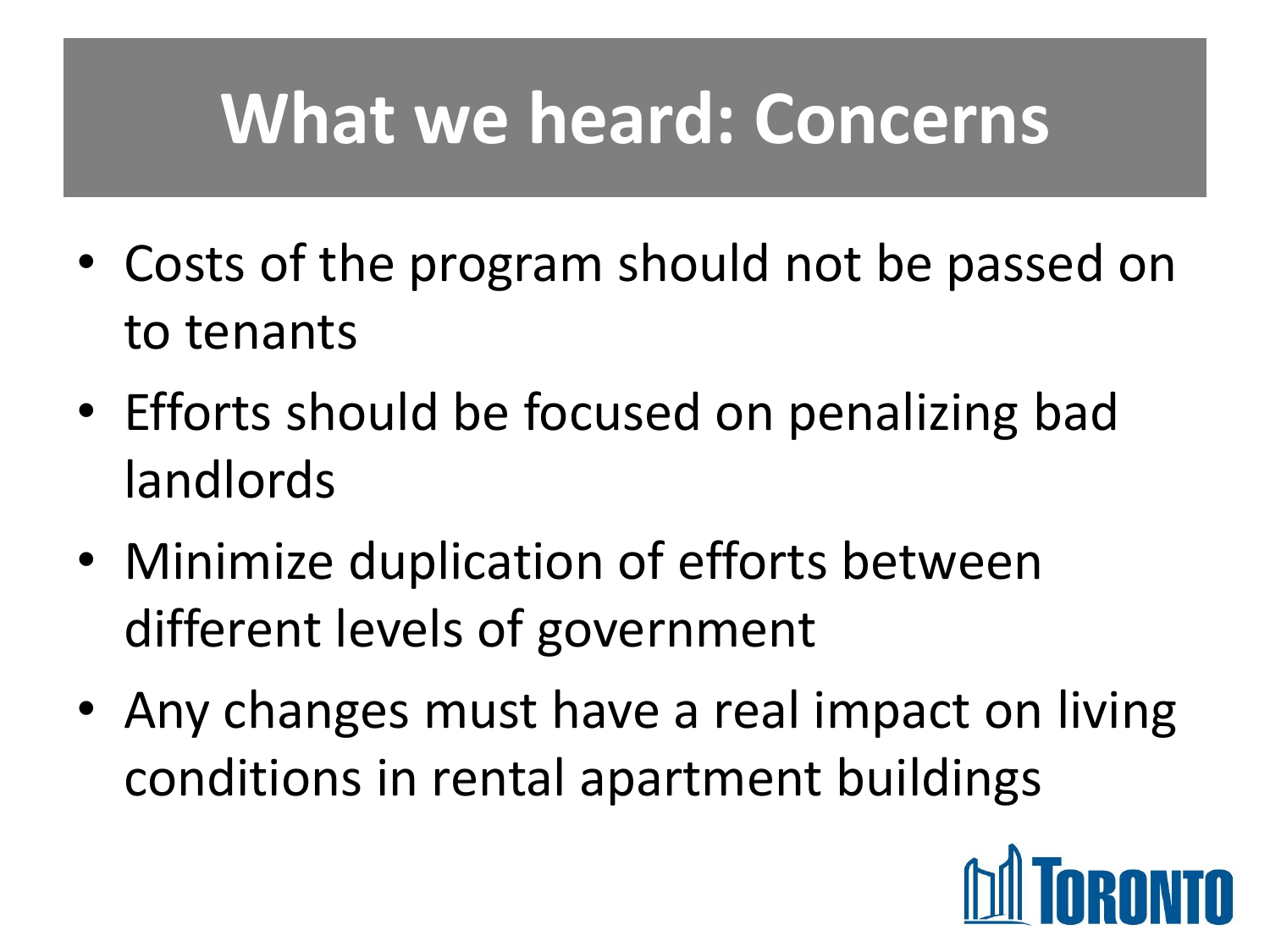### **Proposed Program**

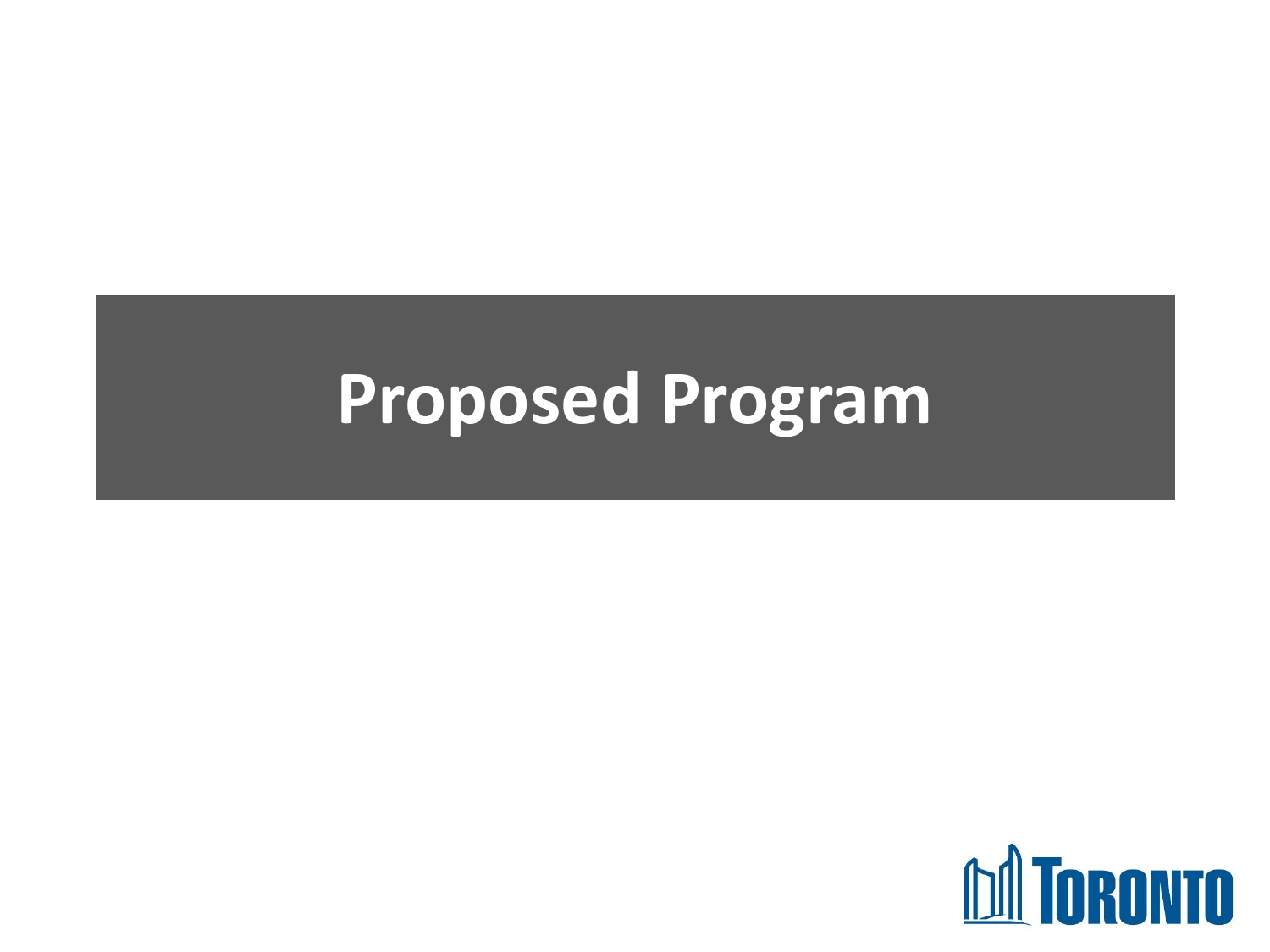### Program scope

- All buildings with three or more storeys and ten or more units
	- Private property owners and rental co-operative: 2,906 buildings, 275,409 units
	- TCH buildings: more than 350 buildings
	- Social housing providers: more than 200 buildings
- Excludes houses with rentals (i.e. secondary suites, etc.), condominiums

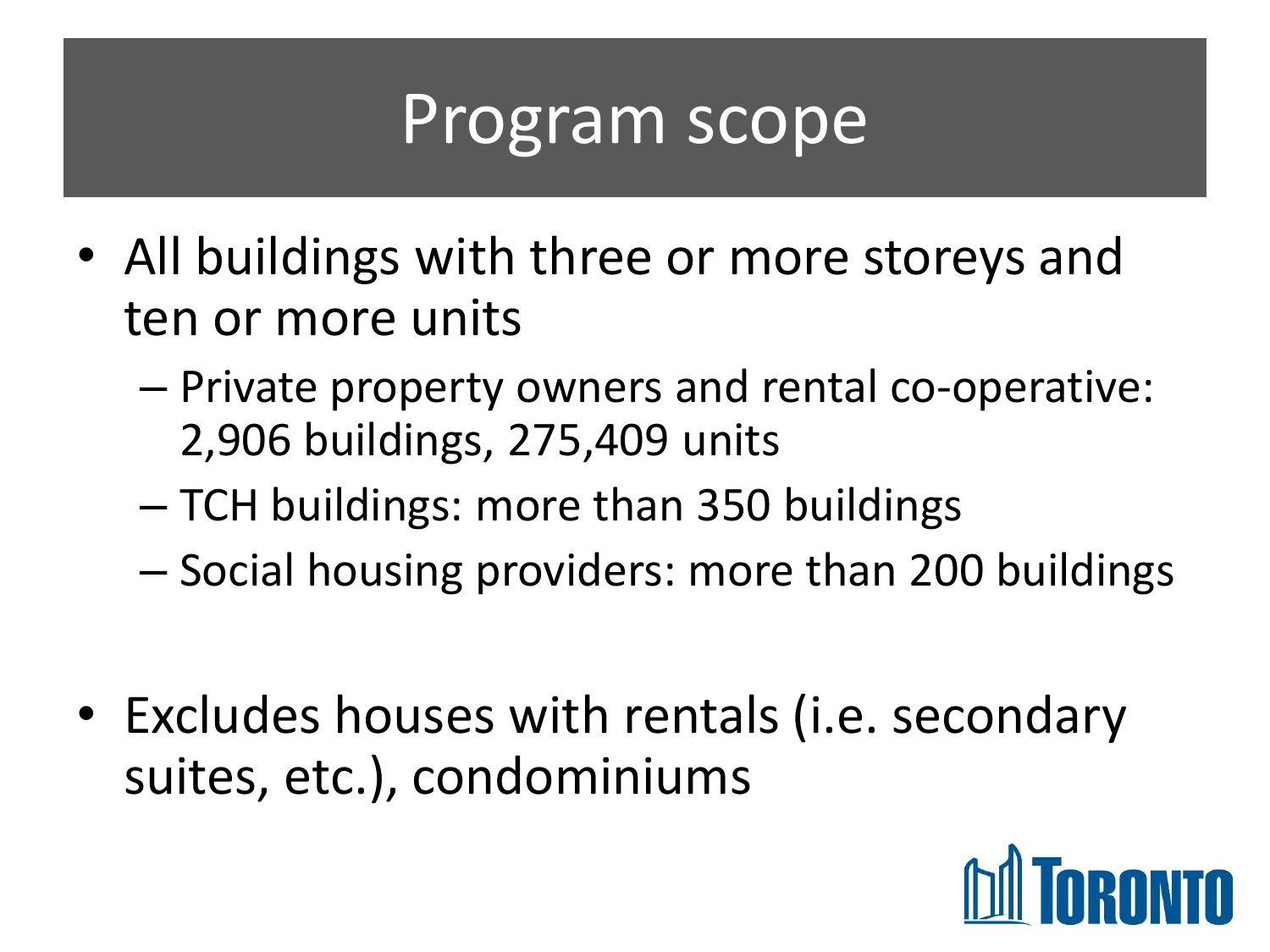### **Program Goals**

- promote preventative maintenance in rental apartment buildings
- strengthen enforcement of property standards violations
- enhance tenant engagement and access to information
- recover program costs

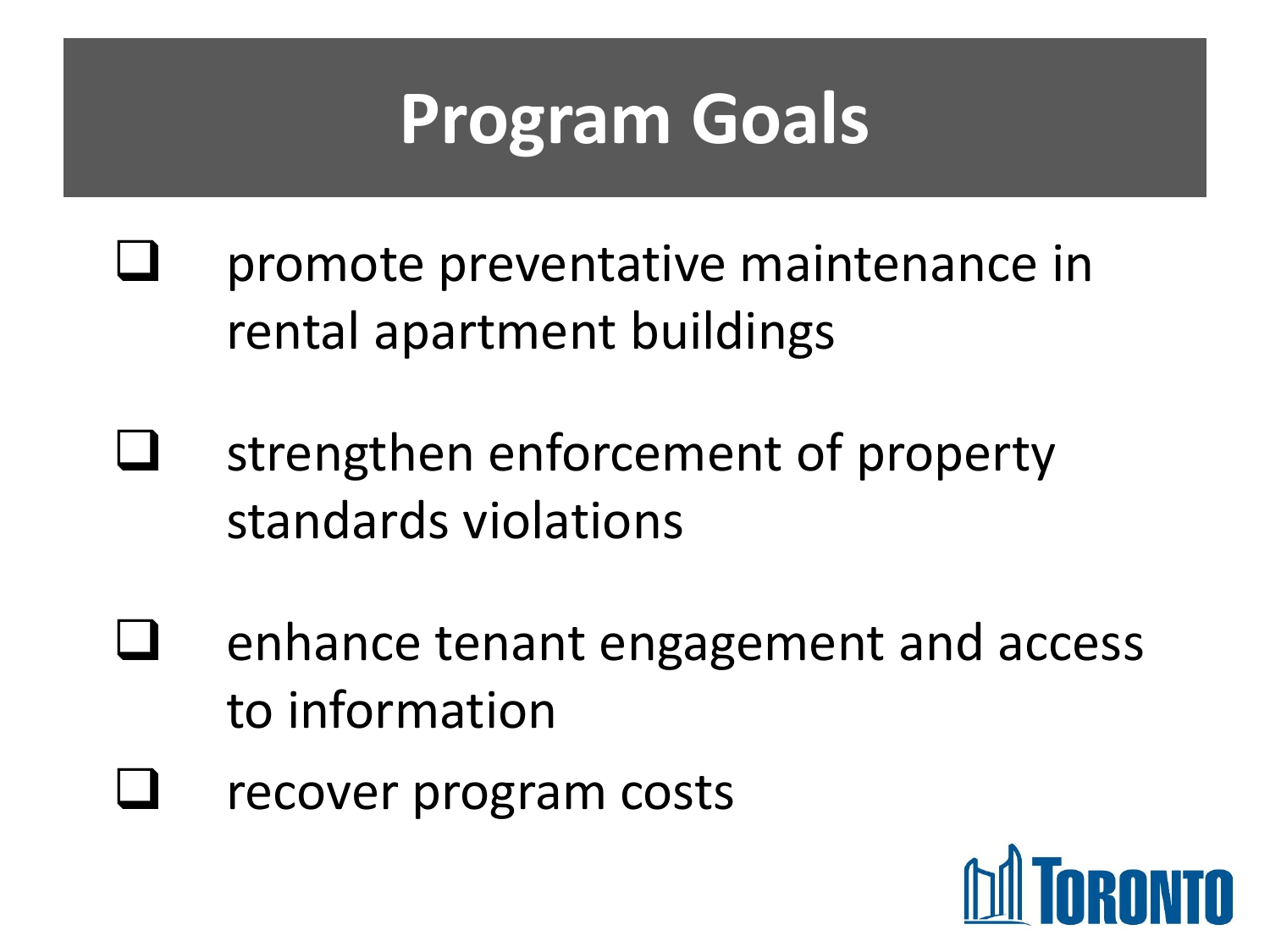#### **Building Owner Requirements**

**Registration and Fee** • Submit required information and pay fee

**Tenant Service Request**

- Have a process for receiving and tracking tenant repair requests
- Retain records of repair requests for a minimum of 12 months
- Make records and process available for inspection, upon request
- **Pest Management** Demonstrate that provincially licensed pest management company has been used for pest management, when required

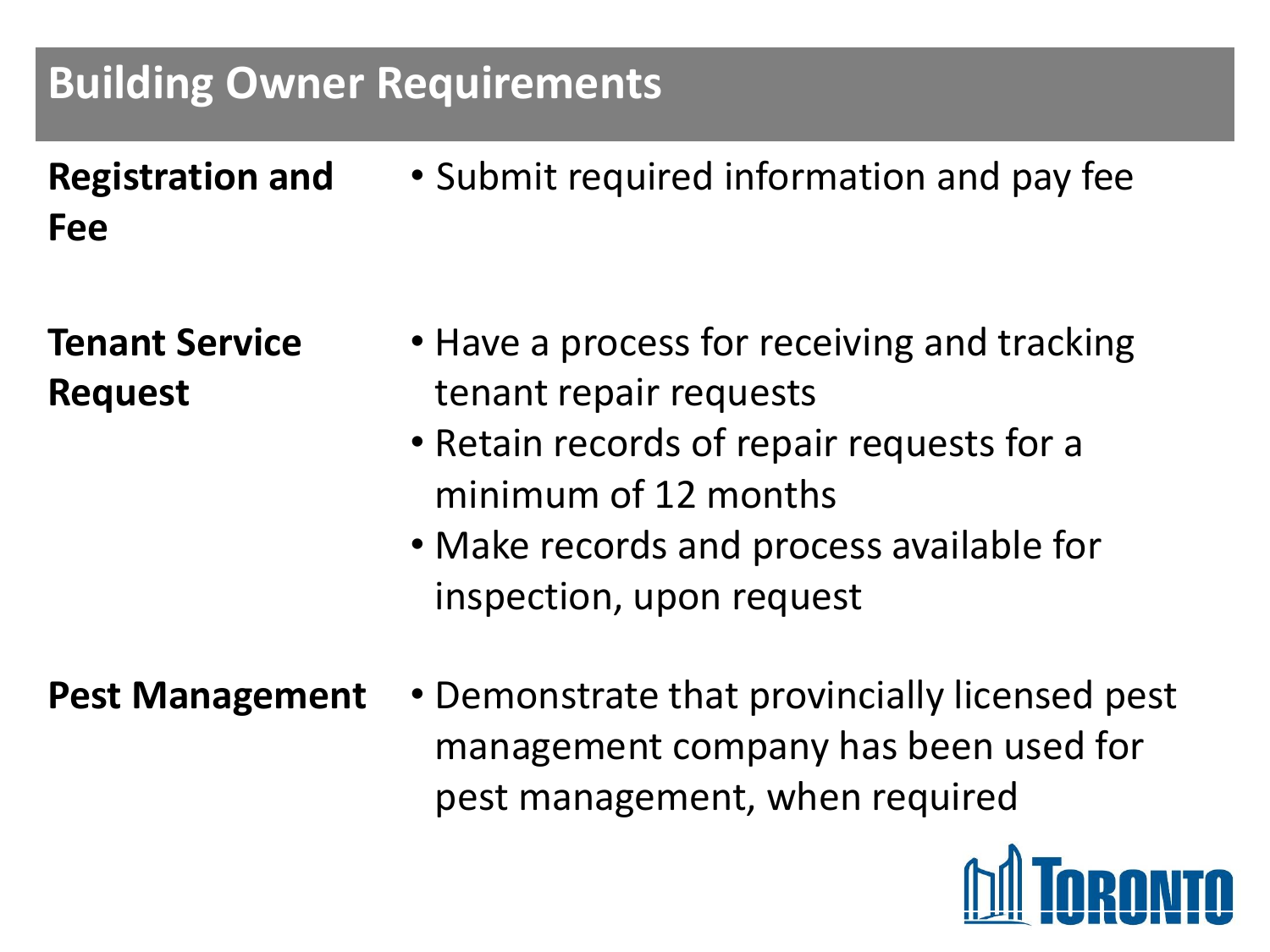#### **Building Owner Requirements**

#### **Waste Management Plan**

- Have a waste management plan that addresses adequate storage, waste removal and waste diversion
- Make plan available to ML&S inspectors
- **Cleaning plan** Have a plan with regular cleaning of all common areas (both interior and exterior)
	- Make plan available to ML&S inspectors

**Preventative Maintenance** • Demonstrate provincially licensed and qualified contractors have been used to maintain HVAC and plumbing systems

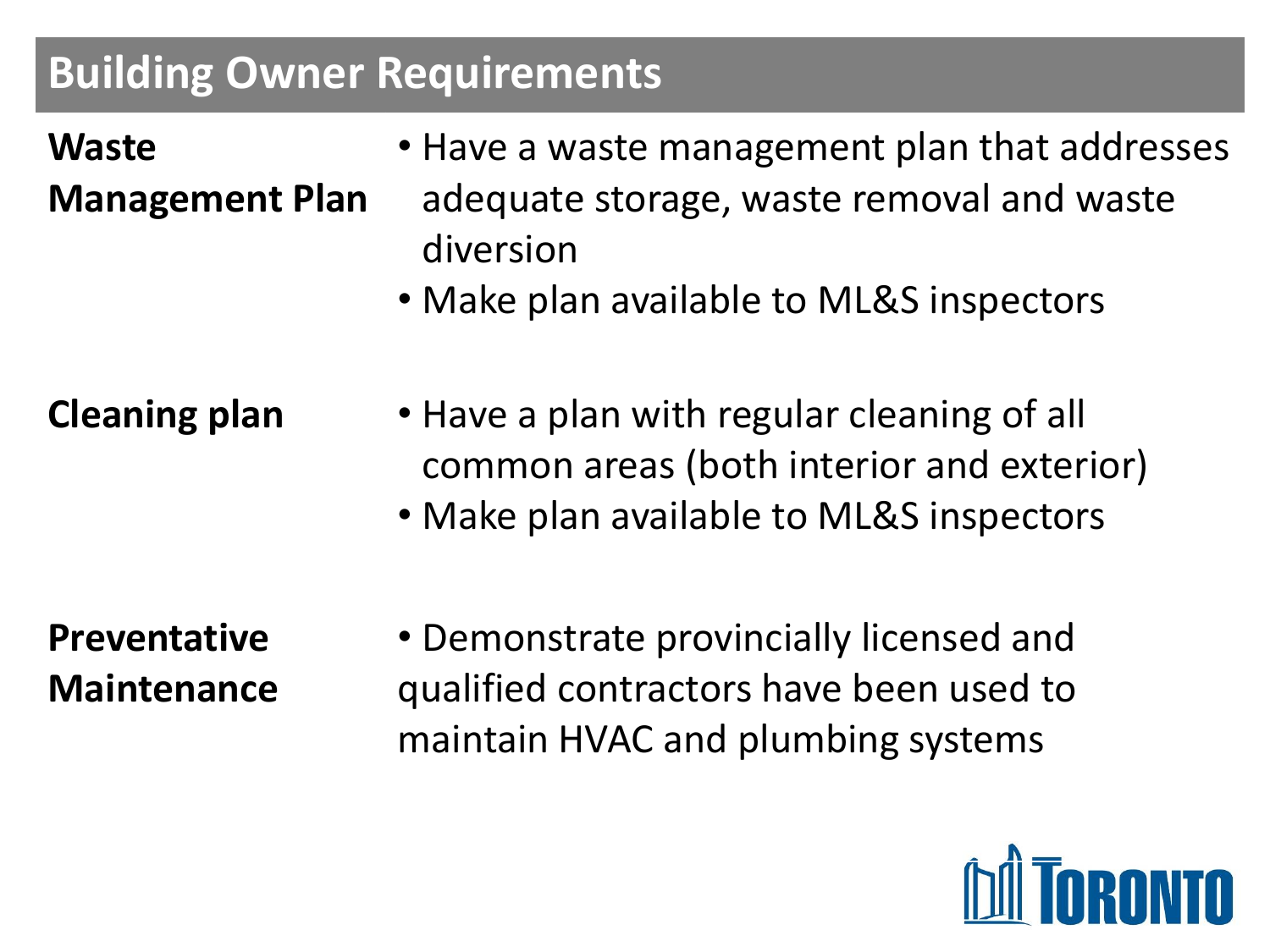#### **Building Owner Requirements**

- **Tenant notification** Install notification board in central location for posting work orders, property standards appeals, vital service disruptions and cleaning plans
- **State of good repair capital plan**
- Have a state of good repair capital plan
	- Make plan available to ML&S

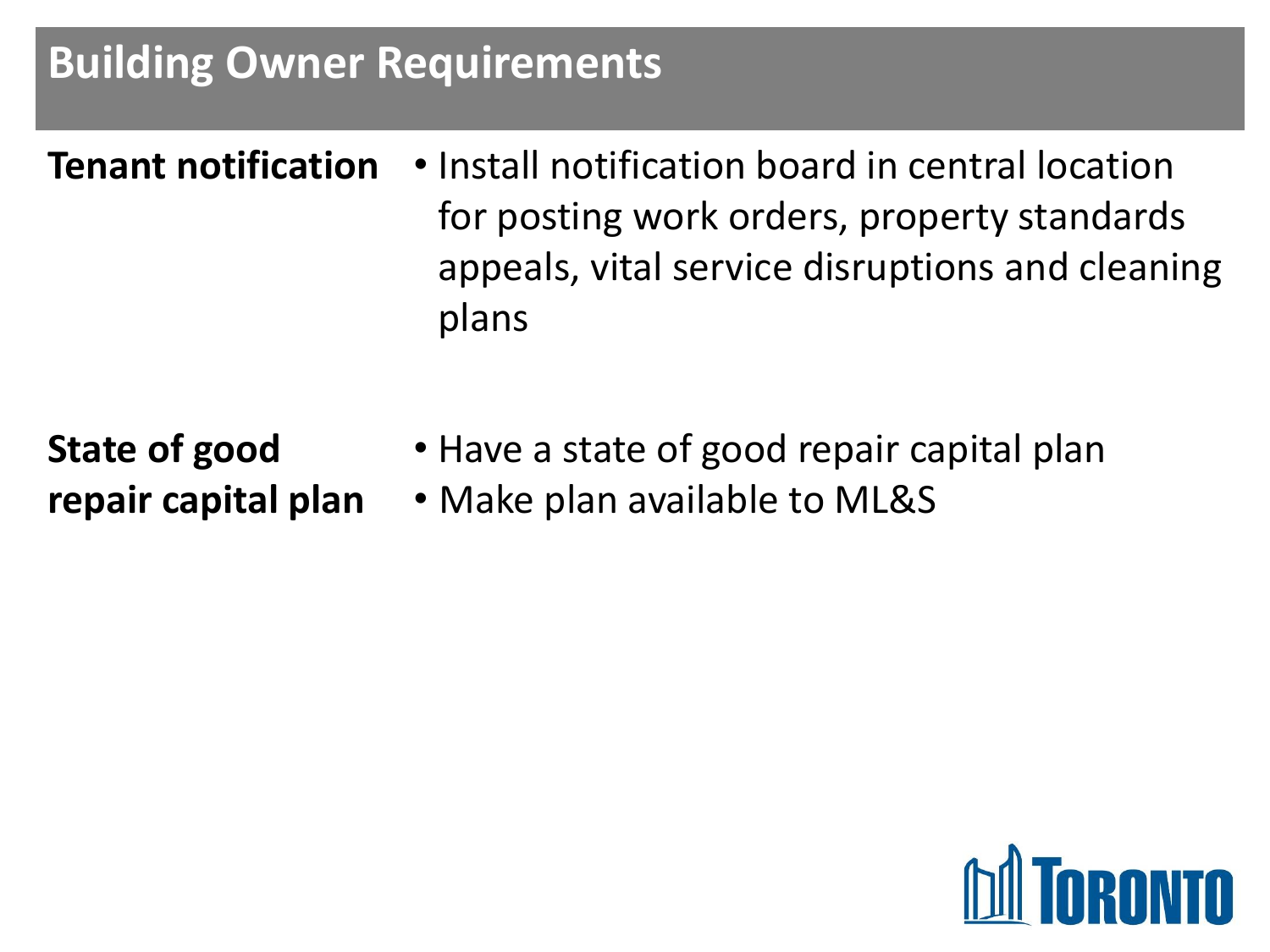### **Required Property Information**

#### Owner/representative contact information

Year built

Type of construction

Availability of cooling spaces (interior or exterior)

Accessibility features, if any

Smoking status of the building

Number of units & floors Number of occupied units

Mechanical systems:

- heating system type
- cooling system type (if applicable)
- Year replaced, if at all

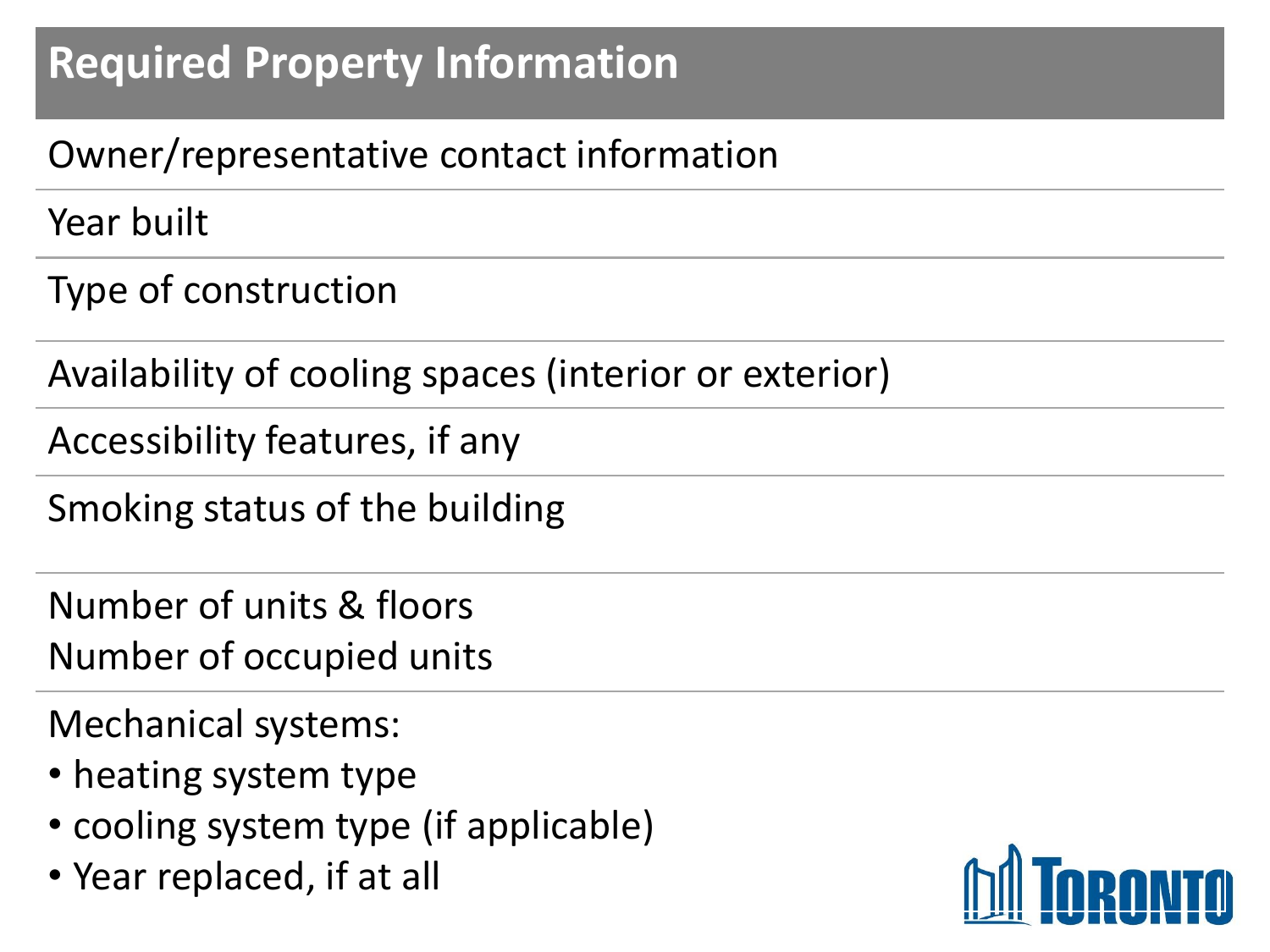### **Required Property Information**

Available amenities:

- party room
- pool

Laundry facilities

- Hours of operation
- Number of laundry machines

Elevators (if applicable)

- Number of elevators
- Year they were replaced, if at all

Parking structures (example of structure; including # of spots)

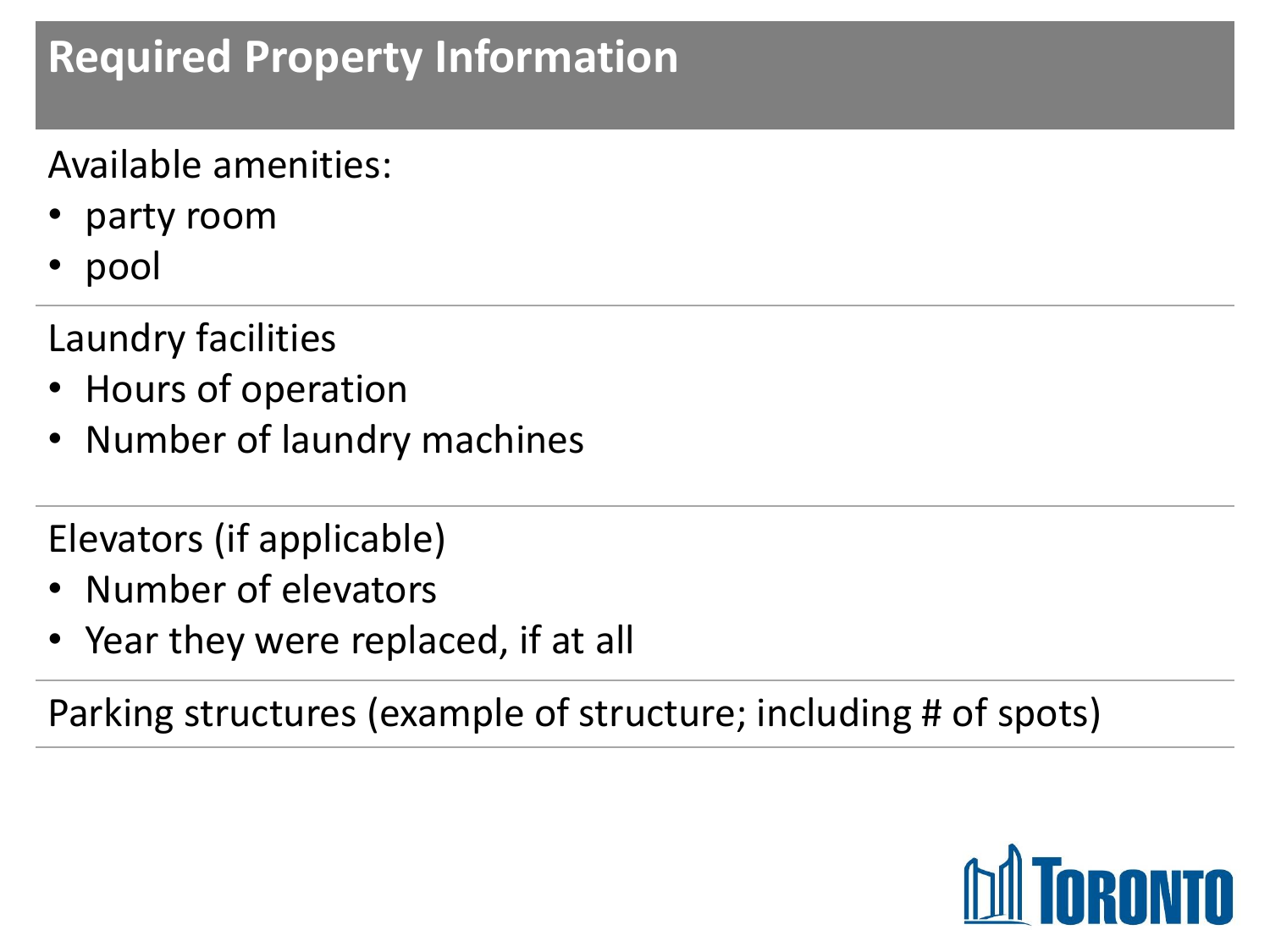### **Program Implementation**

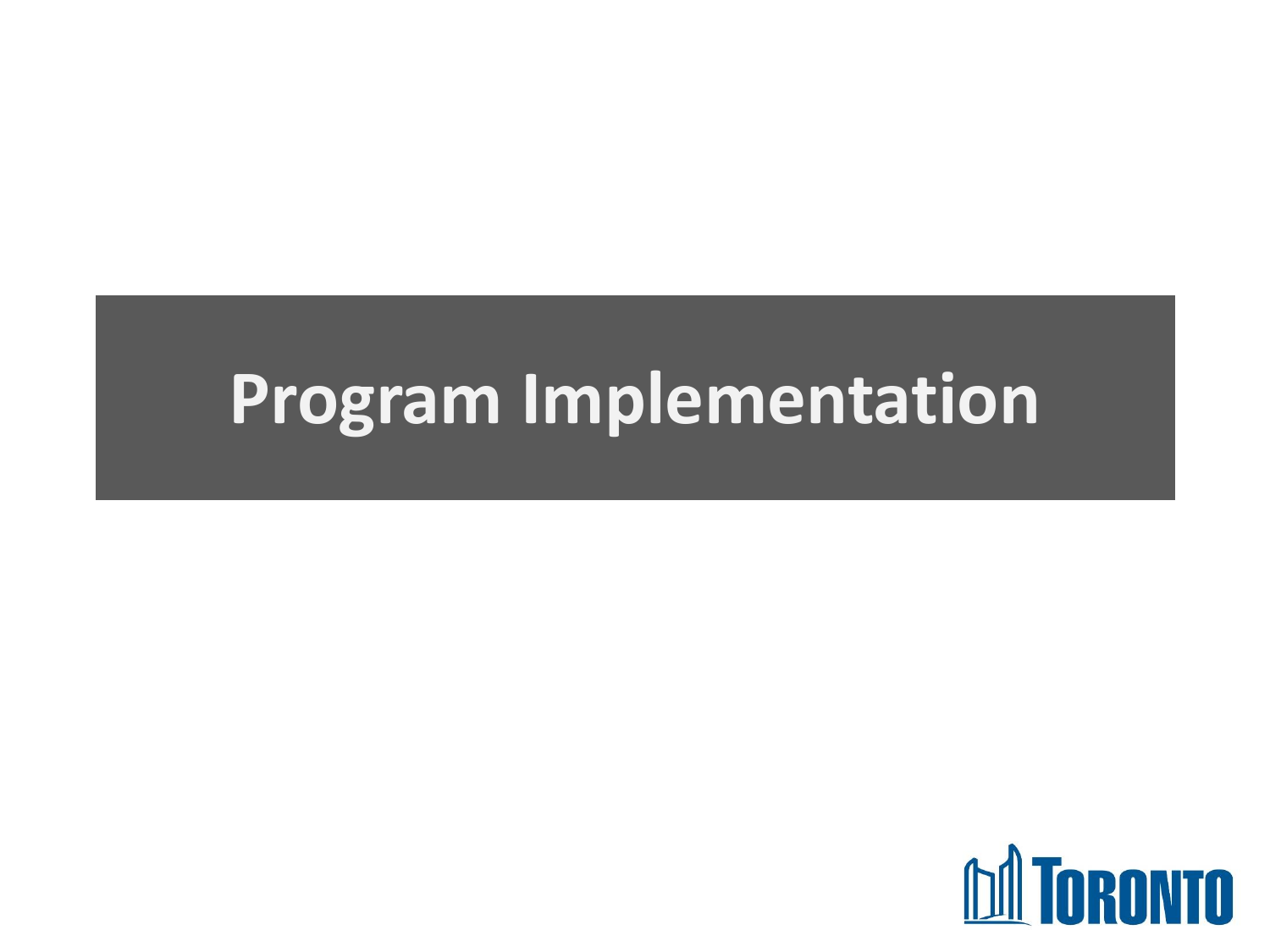### **Risk Assessment Initiative**

- First year of program, MLS staff will conduct pre-audits of all rental apartment buildings in order to:
	- Establish base line assessment of living conditions
	- Prioritize buildings for audit based on risk assessment
	- Determine frequency of site visits for the remaining buildings

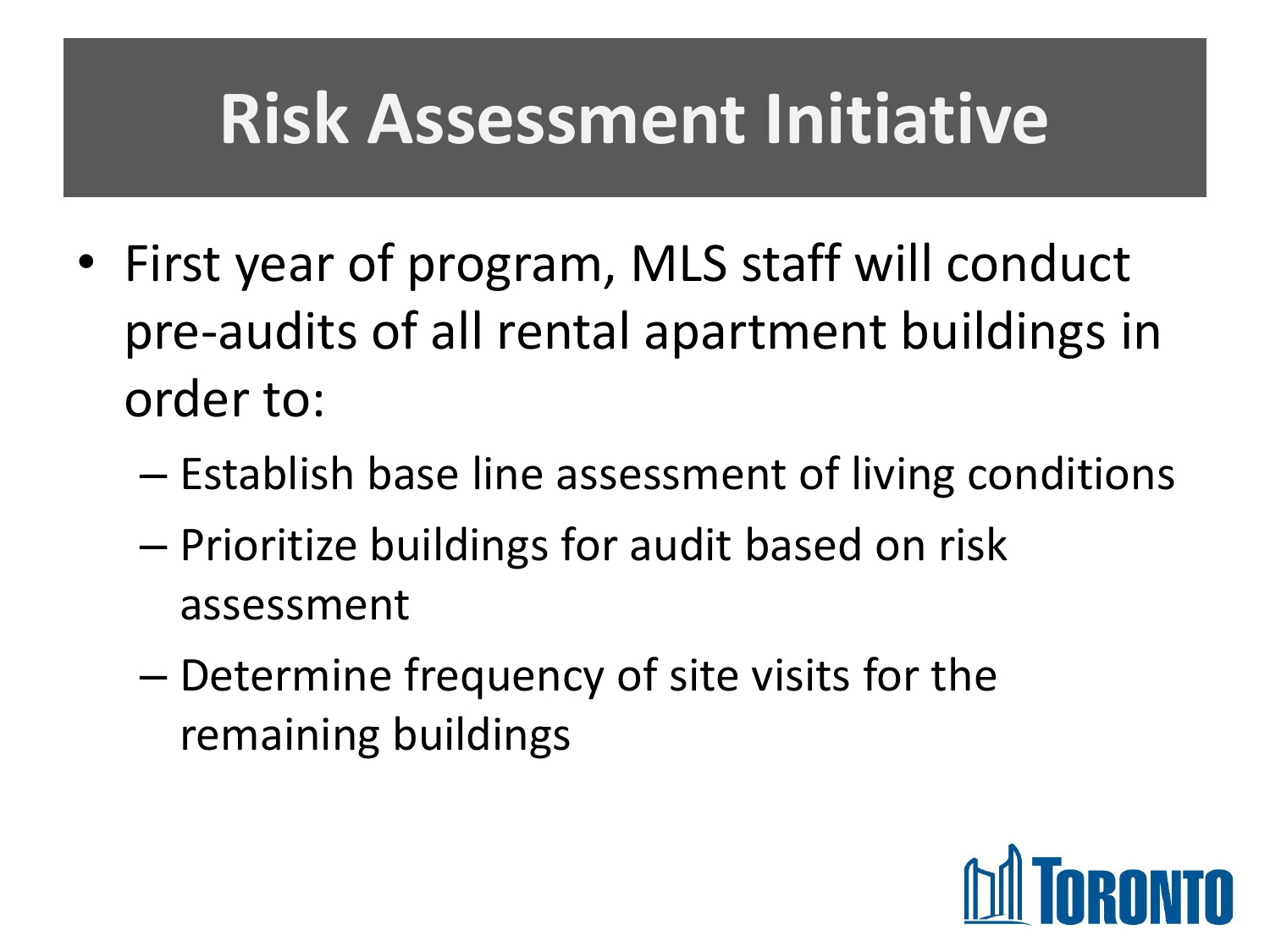#### **Program Components**

Registration • Building owners submit required information and pay fee

- Pre-audit ML&S staff conduct a risk based assessment of building to determine if an audit is needed
	- Staff apply risk assessment tool, which focuses on health & safety, structural sufficiency, and building envelope
	- Assessment includes background research and surface level observations of the property

- Audits Comprehensive inspection of all common areas in the building (e.g. garage, mechanical rooms)
	- Mobile administrative office present during each audit for tenants to bring forward concerns
	- Issue orders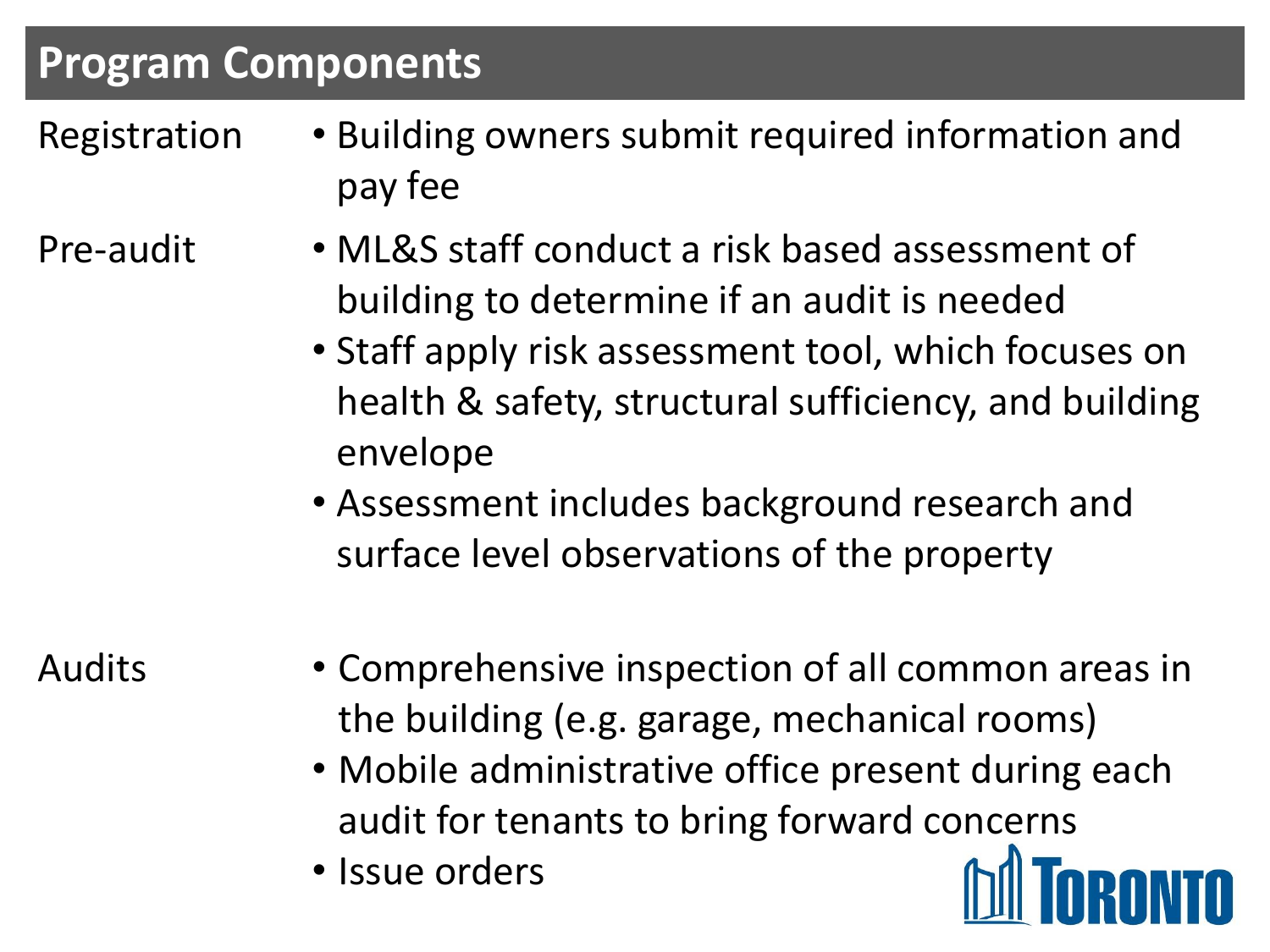#### **Program Components**

Tenant & landlord information portal

- MLS will make building information and inspection data available on a user-friendly website
- Templates and resources will be available to building owners/property managers

ML&S Site Visits

- Frequency of visits based on risk
- Site visit includes:
	- $\checkmark$  Check compliance with required plans
	- $\checkmark$  Check electrical work and elevator maintenance log book (refer to regulatory agency)
	- $\checkmark$  Opportunity for landlord education
	- $\checkmark$  Pre-audit assessment, if needed

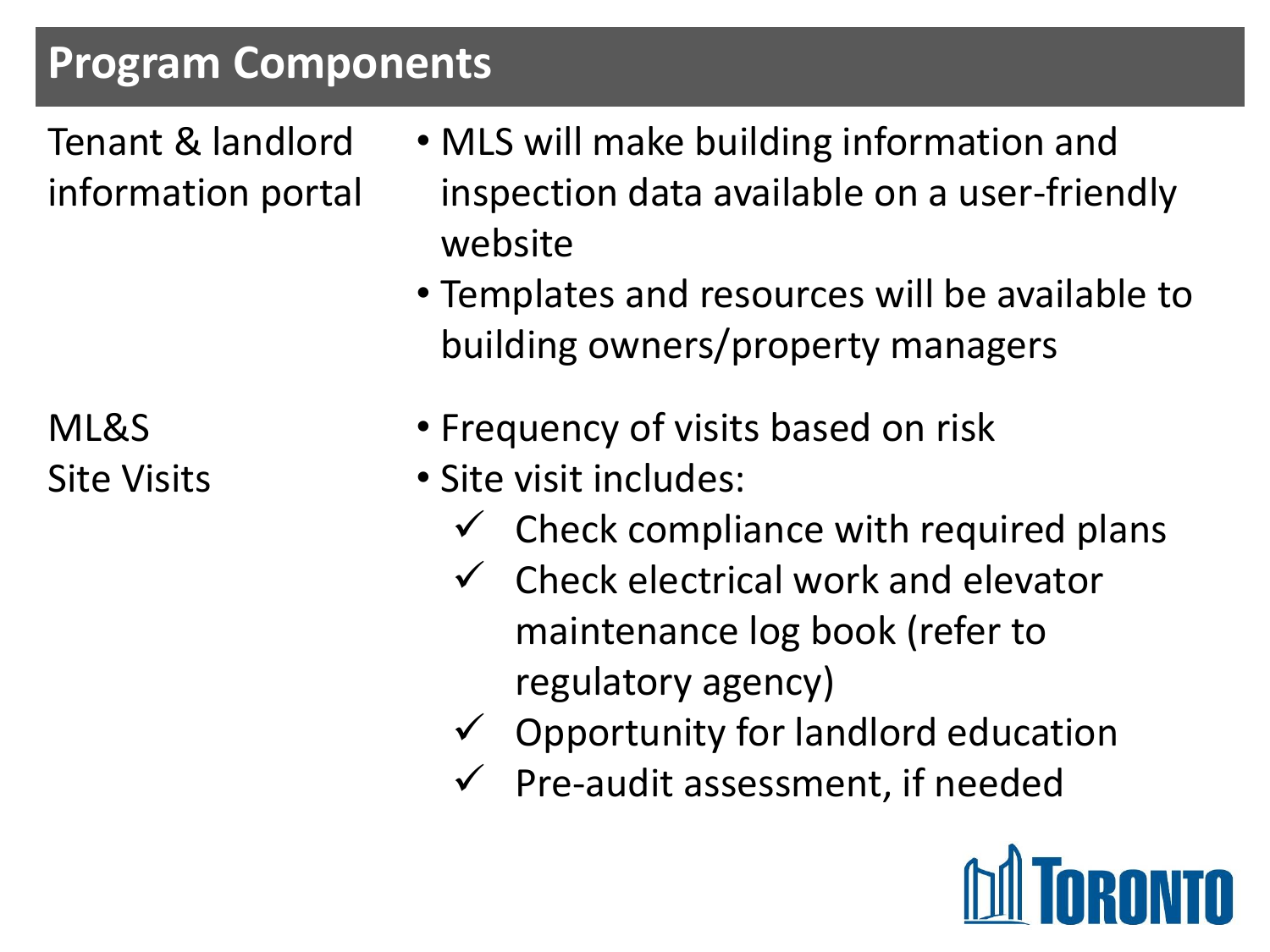### **Program Funding**

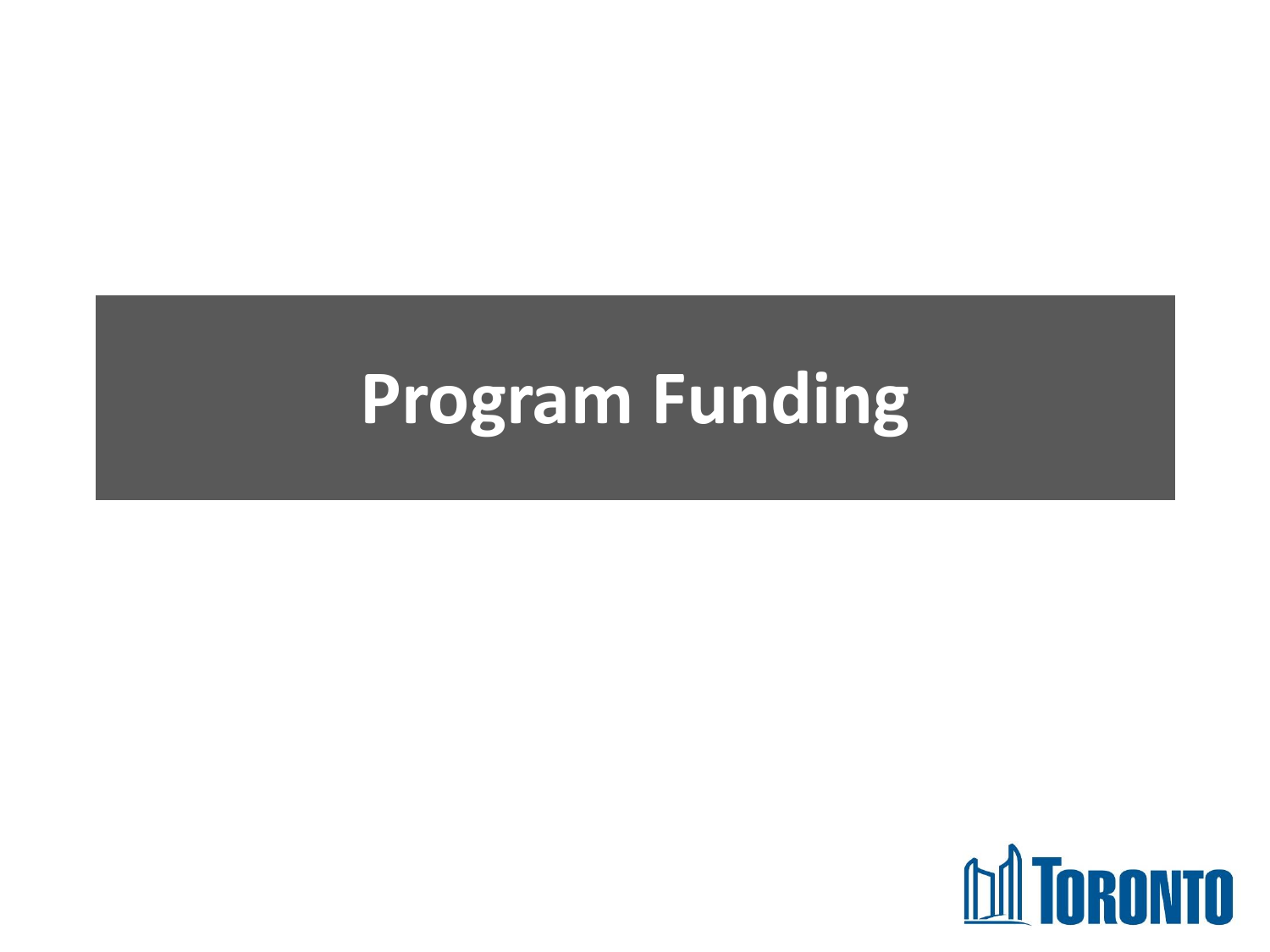# Cost of program

- Existing MRAB program: \$3.2 million
	- 16 municipal standards officers, 1 supervisor, 1 support assistant
	- 6 FTE municipal standards officers (District based) for in-suite complaints
	- Overhead and indirect costs
- Enhanced Program (as per June report): \$3.9 million
	- Additional staff and associated overhead and indirect costs: manager, supervisor, support assistant
	- Program implementation costs
	- Stakeholder engagement budget
- Proposed program (November 2016): \$4.4 million
	- Additional staff and associated overhead and indirect costs: two municipal standards officers, data analyst

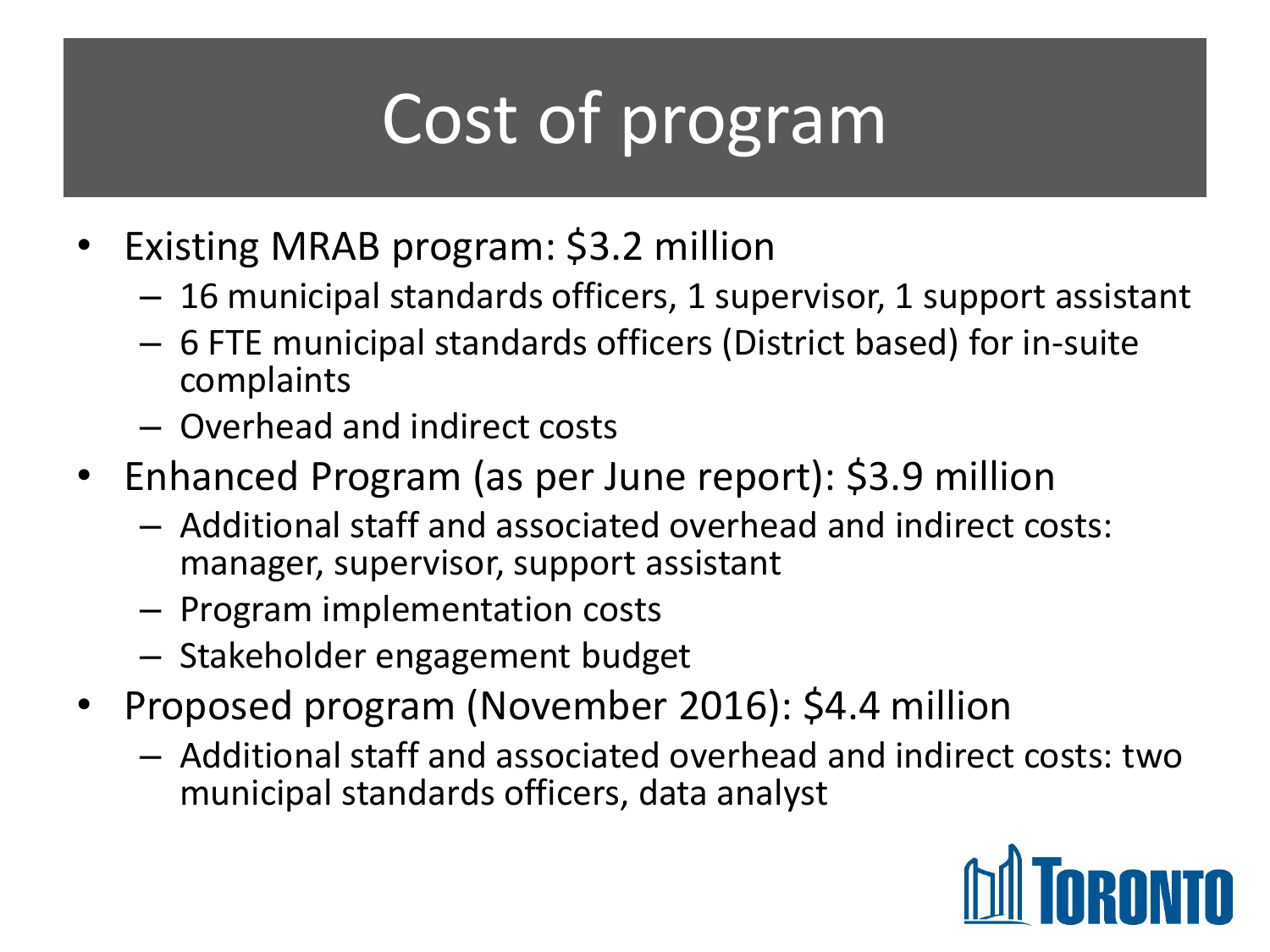## Paying for the program

- Existing program is fully funded by tax base (\$3.2M)
- Directive from Council: explore options for full cost recovery for MRAB

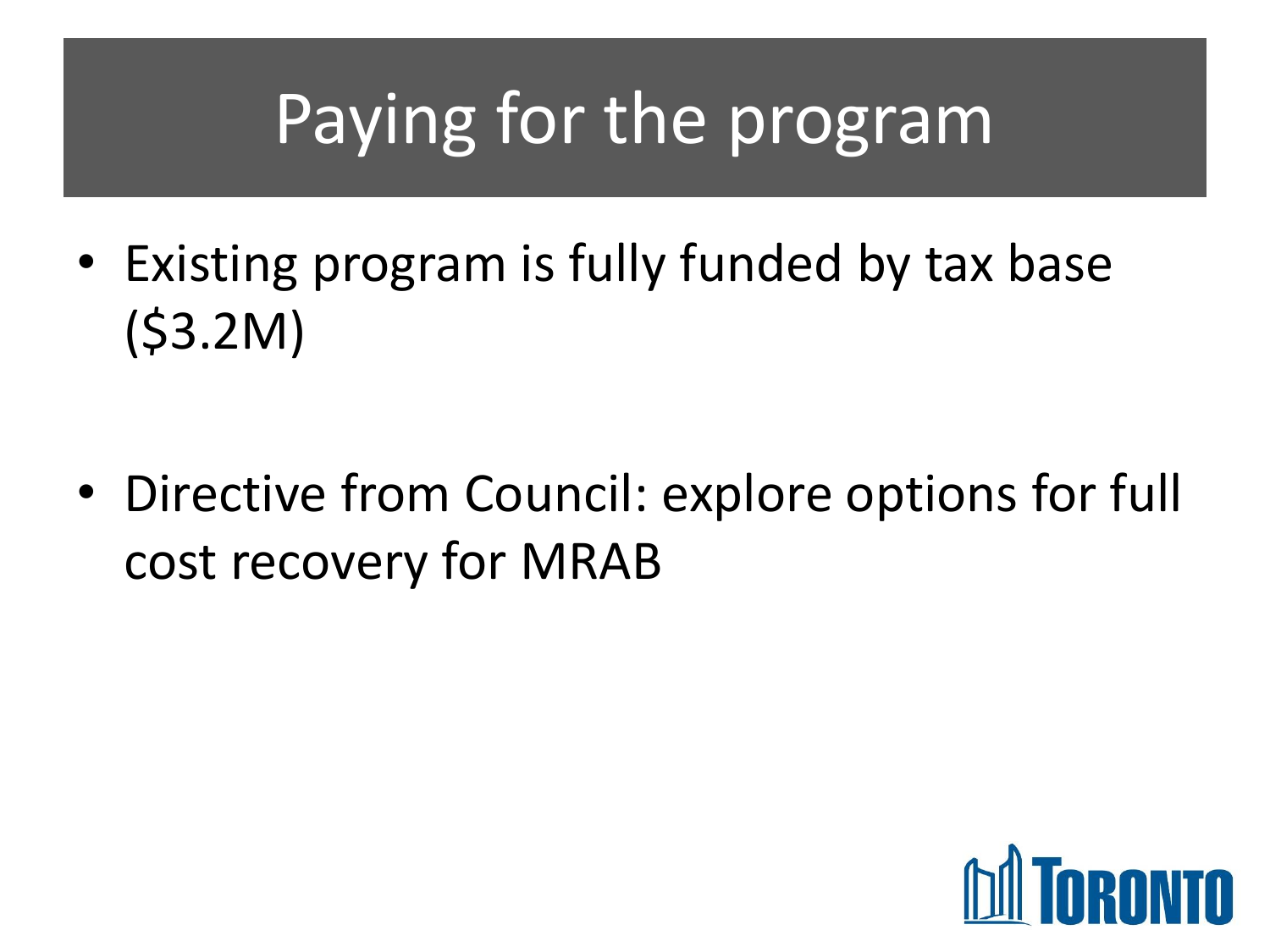## Paying for the program

Factors to consider in cost recovery analysis:

- Consider the ratio of benefits to the public compared to direct users of the program
- Ensure minimum level of reliable funding from tax base
- Ensure costs are not prohibitive to property owners and tenants
- Minimize costs for compliant property owners and recover costs from non-compliant property owners
- Consider unique needs of social housing providers, including Toronto Community Housing (TCH)

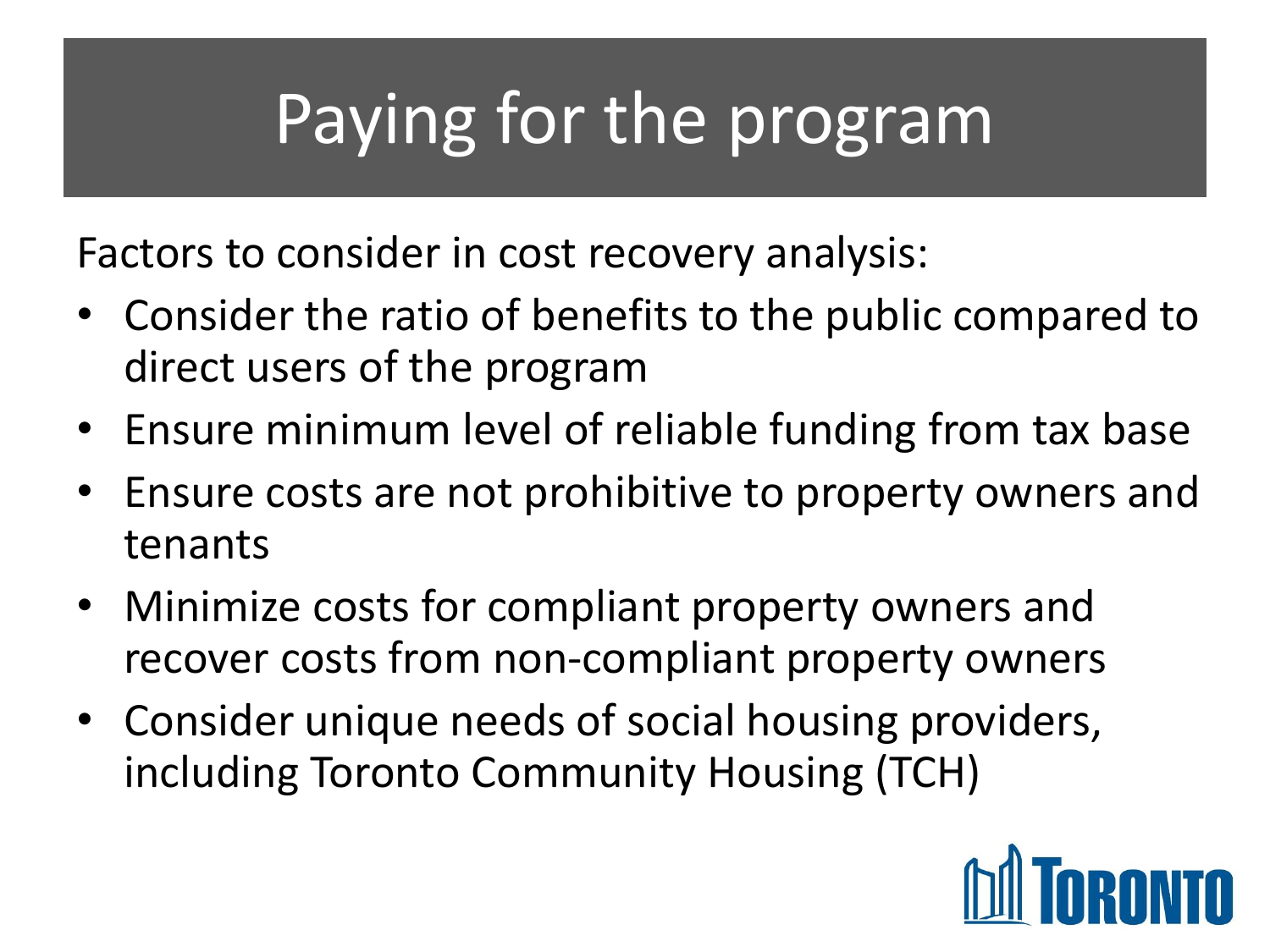## Paying for the program: Approach

Cost of proposed program: \$4.4 M

Step 1: Determine the percentage of funding from fees vs. tax base

Step 2: Determine the approach to cost recovery

– One fee for all buildings in program

or

– One fee for all buildings AND fees for enforcement activity (i.e. audit)

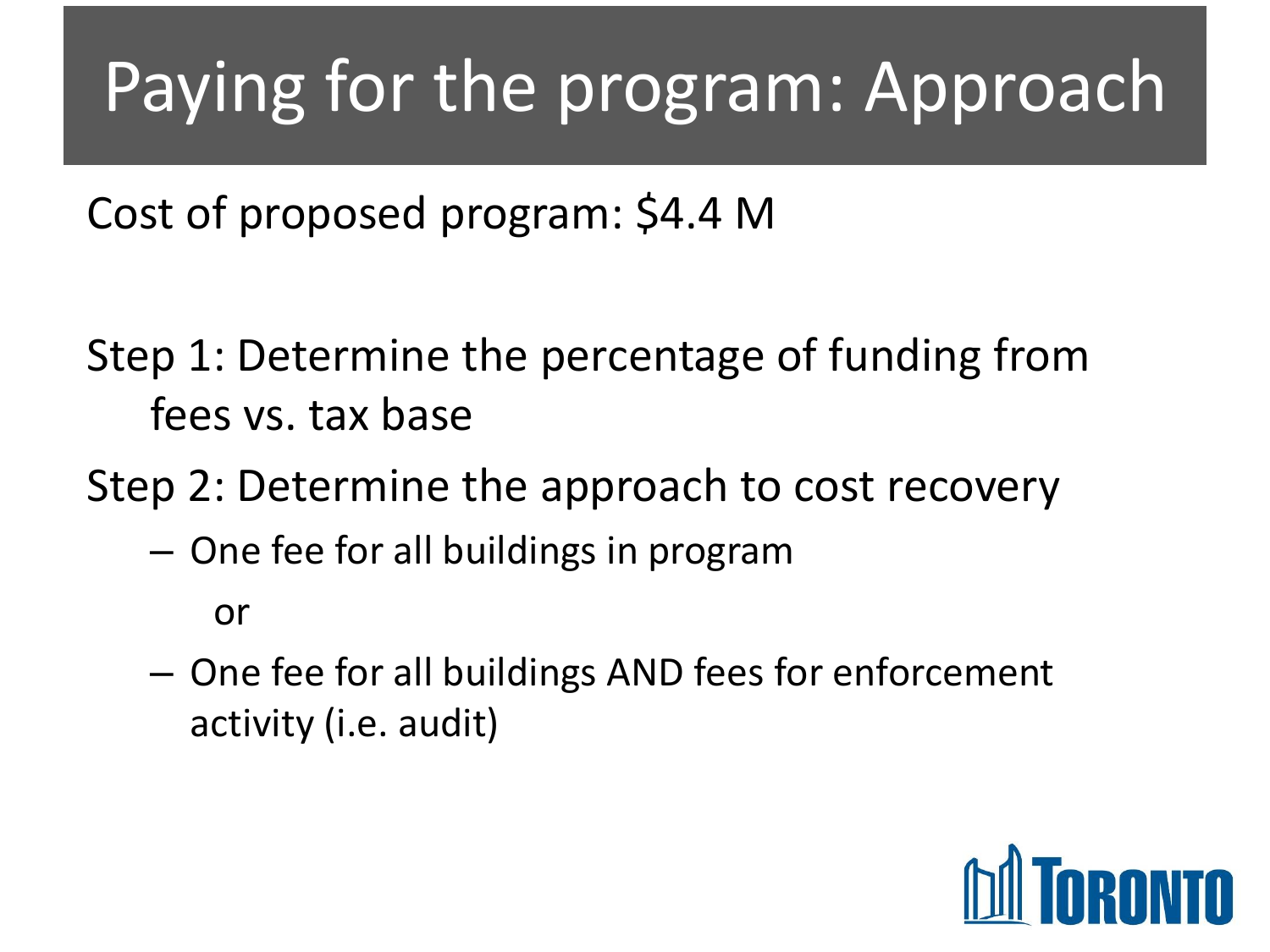# Paying for program: Example 1

- 20% of budget recovered from tax base
	- Covers cost of program for social housing providers, including Toronto Community Housing
- 80% of budget recovered from a registration fee
- Annual registration fee: \$13.00 per unit per building
	- Cost of building with 100 units: \$1,300
	- 70% of buildings in program have less than 100 units

#### **Paying for the program: Example 1**



 $\blacksquare$  Tax base

**Registration fee** 

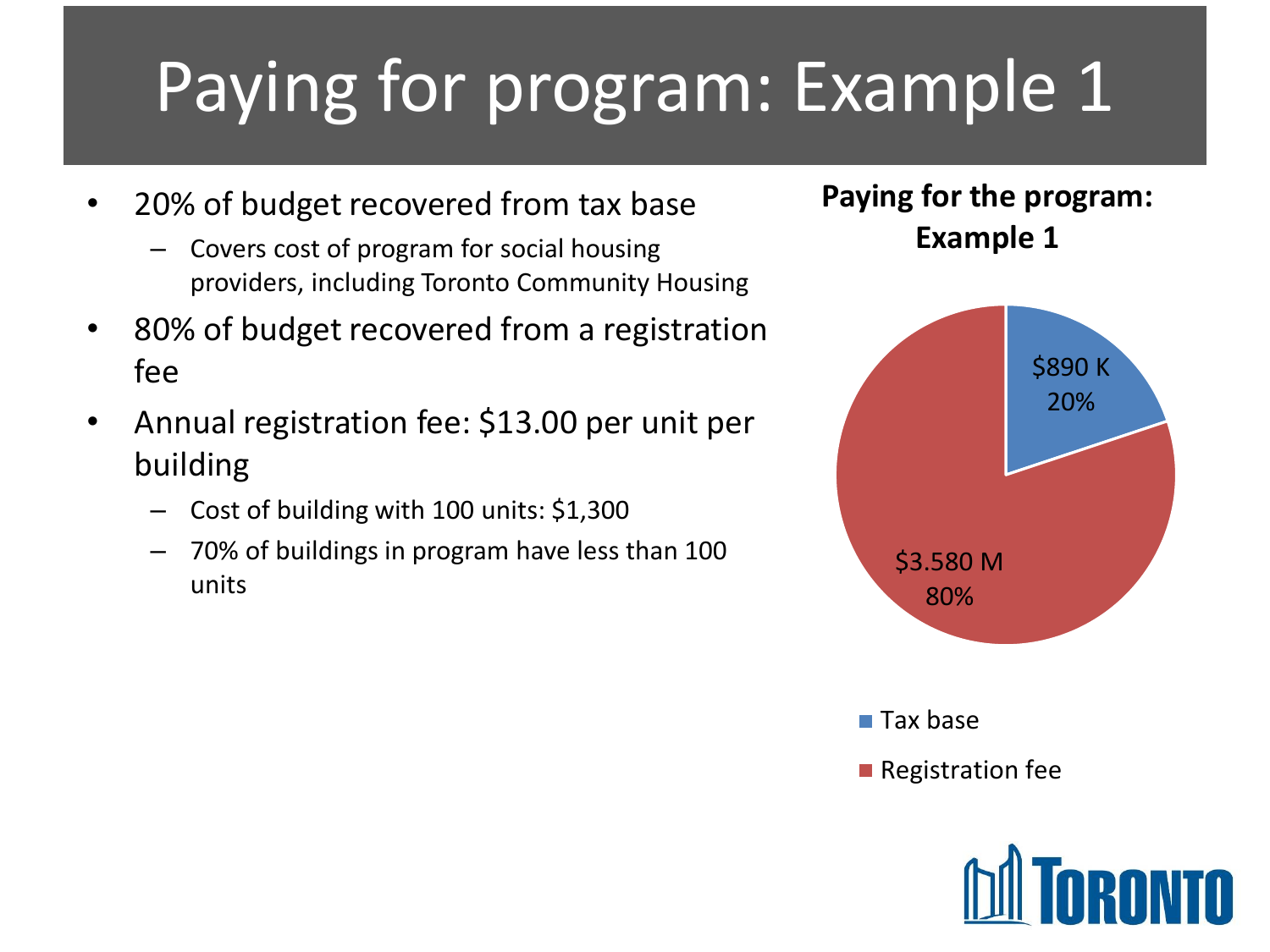# Paying for program: Example 2

- 40% of budget recovered from tax base
	- Covers cost of program for social housing providers, including TCH
	- Provides sustainable funding source for program
- 60% of budget recovered from fees
	- 45% from registration fee
	- 15% from enforcement activity fees
- Annual registration fee: \$8.00 per unit per building
	- Cost of building with 100 units: \$800
	- 70% of buildings in program have less than 100 units
- Enforcement activity fees: charge fee for audits and re-inspections
	- Depends on size of building and time required for audit
	- Average fee: \$7,250 for audit, \$750 for re-inspections

**Paying for the program: Example 2**



- Tax base
- $\blacksquare$  Registration fee
- **Enforcement activity fee**

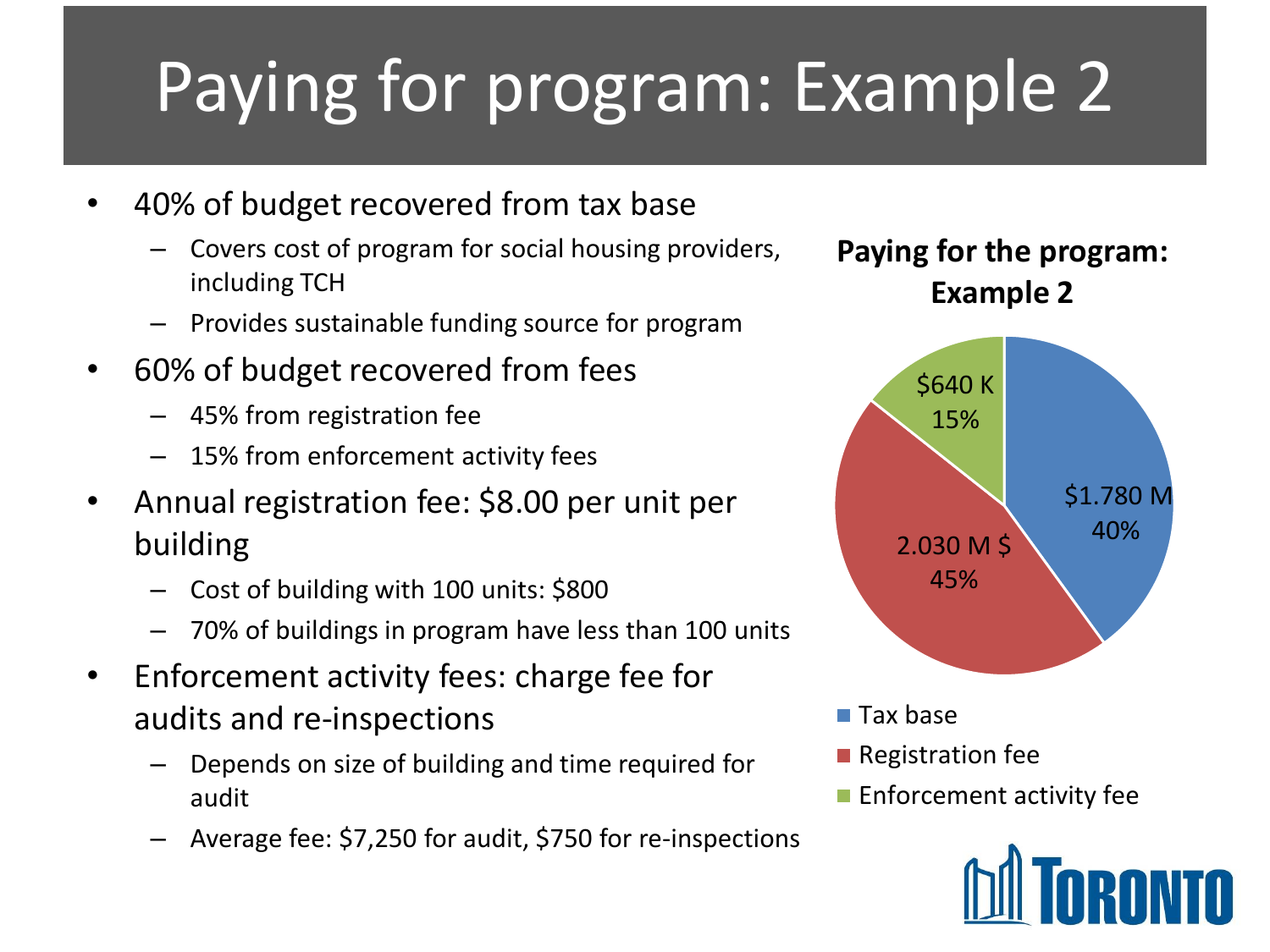# **Regulatory Options**

- The program can be implemented through one of the following regulatory tools:
	- a **regulatory by-law or,**
	- a **licensing by-law**
- Measured each approach against the program's purpose, goals and outcomes
- Focused on outcome expectations of tenants
- Assessed against the requisite enforcement tools
- Reviewed the benefits and limitations of each approach with Legal Services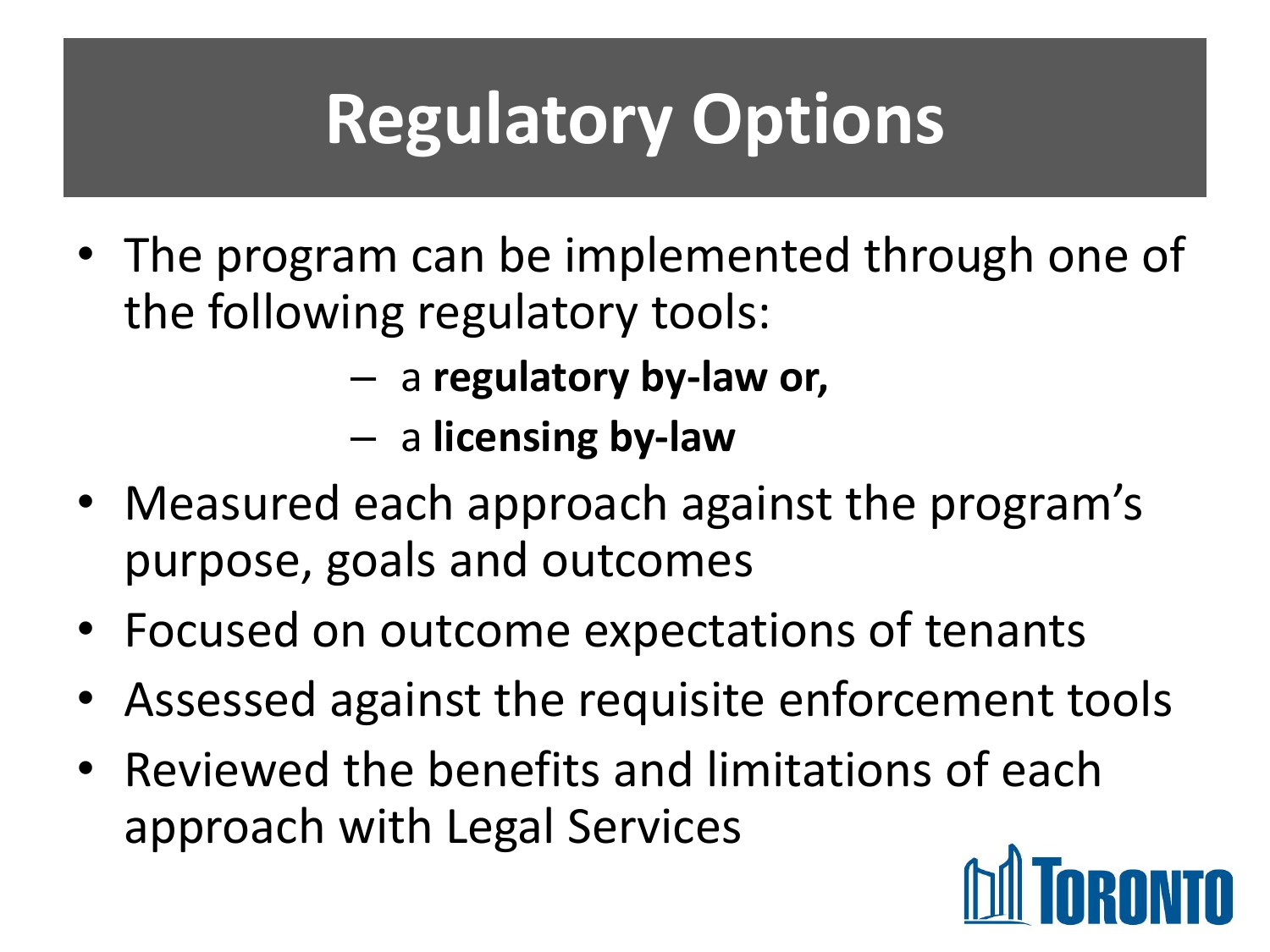# **Regulatory Options**

Assessment revealed:

- Licensing is not needed to:
	- impose the proposed requirements and conduct inspections
	- collect building information
	- create a system of administrative monetary penalties
	- impose significant fines including special fines
- Licence revocation may not be achievable due to the impact on the landlord-tenant relationship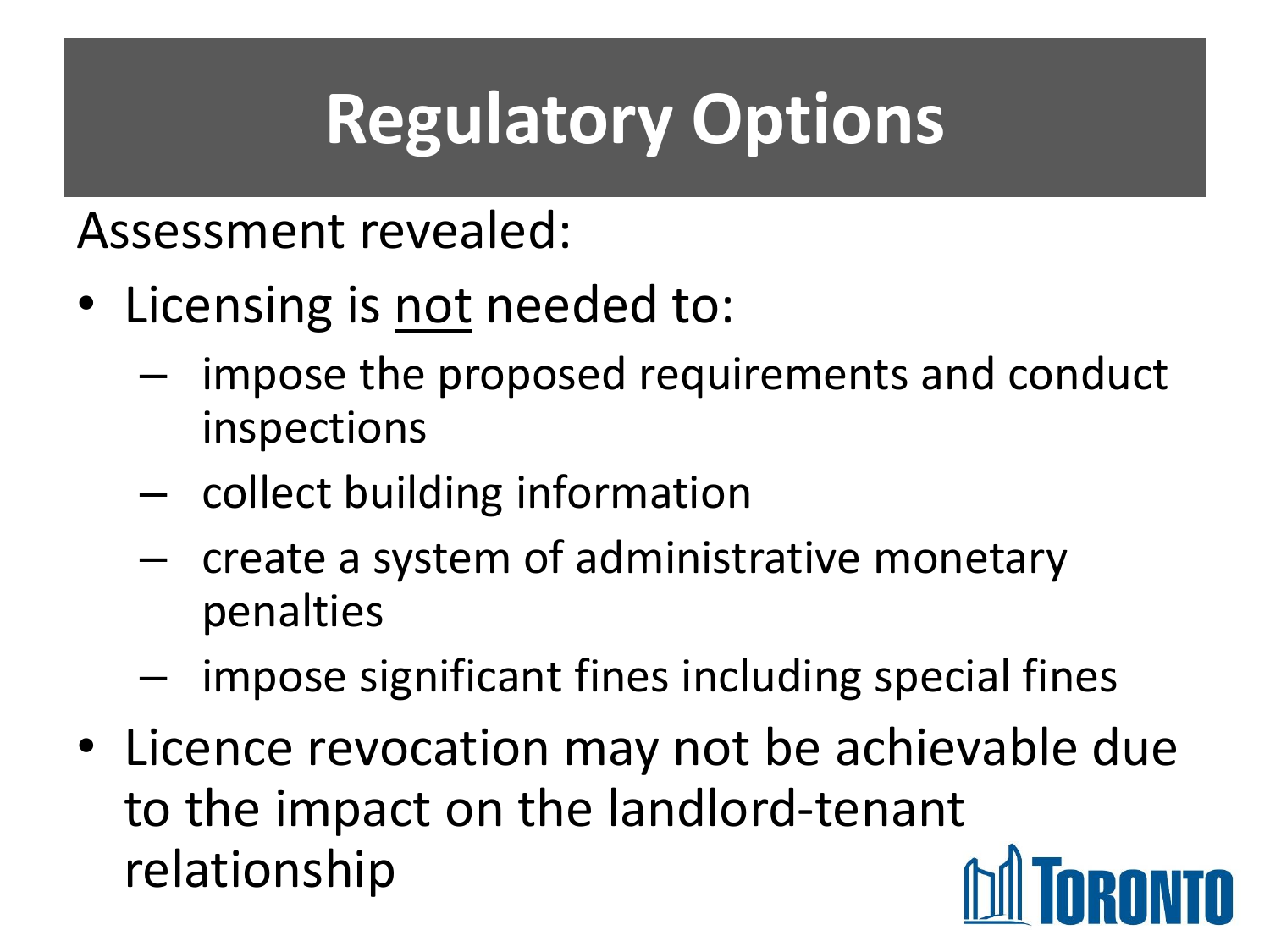## **Future Projects**

Administrative Monetary Penalties (AMPs) Implementation

Determine other inclusions or exclusions to the program or fees (i.e. condominiums, CRB program)

Explore feasibility of facilitating public facing rating system for rental apartment buildings

Review for quality assurance and update performance standards